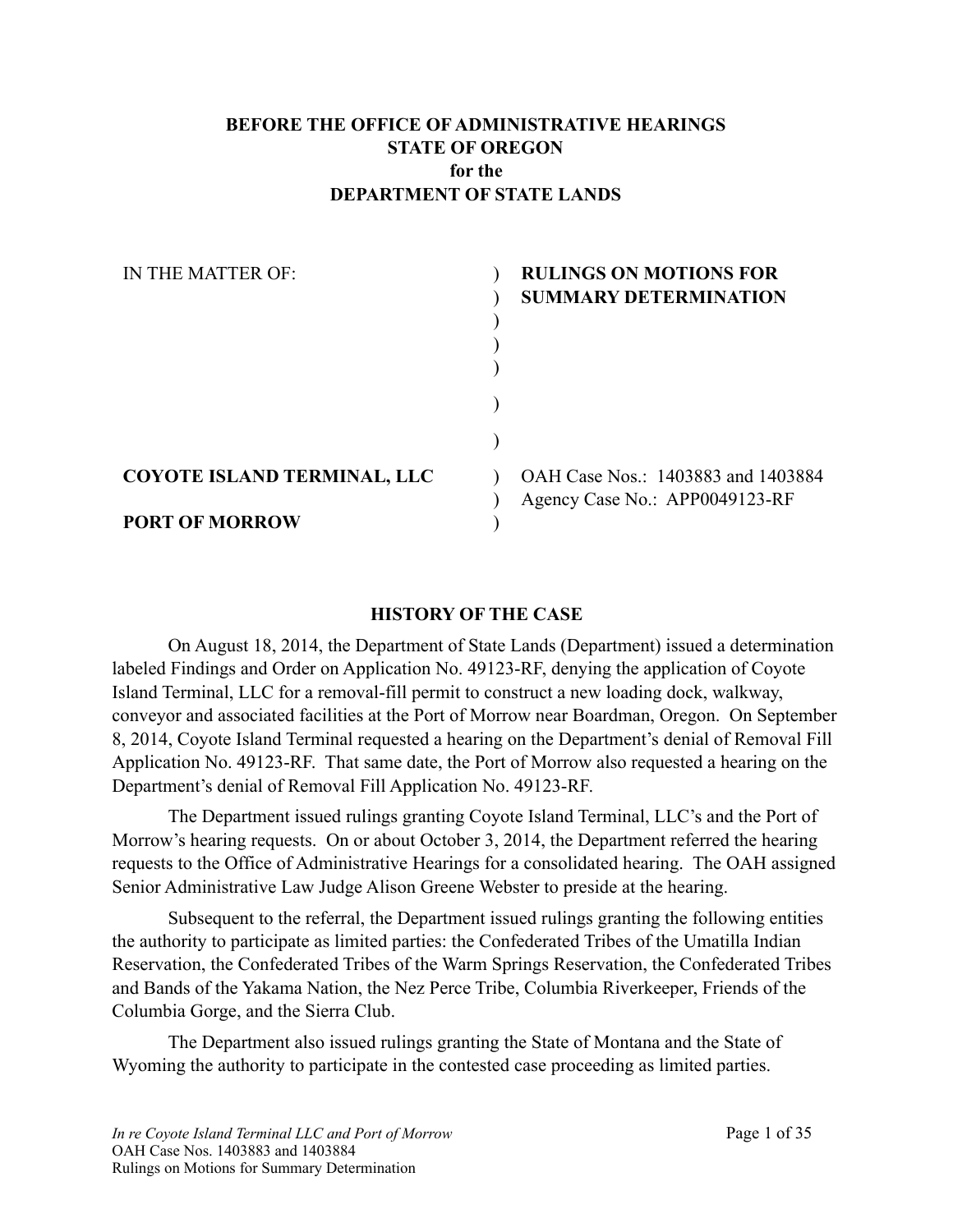Pursuant to a prehearing motion briefing schedule established by the parties during prehearing scheduling conferences, the parties filed the following pleadings, along with affidavits and supporting documents:

 On May 6, 2016, Coyote Island Terminal, LLC and the Port of Morrow (collectively CIT) filed a Joint Motion for Summary Determination; the Department filed a Motion for Partial Summary Determination; Columbia Riverkeeper, Sierra Club and Friends of the Columbia (collectively Columbia Riverkeeper) filed a Motion for Summary Determination on Commerce Clause Claims; the State of Montana filed a Motion for Summary Determination; and the State of Wyoming filed a Motion for Summary Determination.

<span id="page-1-1"></span> On June 3, 2016, CIT filed a Joint Response to the Department's Motion for Partial Summary Determination; the Department filed a Cross-Motion for Partial Summary Determinationand Responses to Motions for Summary Determination;<sup>[1](#page-1-0)</sup> Columbia Riverkeeper filed an Opposition to Motions for Summary Determination filed by Montana, Wyoming, Coyote Island Terminal and Port of Morrow; the State of Montana and the State of Wyoming filed a Joint Response to Columbia Riverkeeper's Motion for Summary Determination on Commerce Clause Claims; and the Confederate Tribes of the Umatilla Indian Reservation, the Confederated Tribes of the Warm Springs Reservation, the Confederated Tribes and Bands of the Yakama Nation, and the Nez Perce Tribe (collectively the Tribes) filed a Consolidated Response to the Motions for Summary Determination filed on behalf of the State of Wyoming, the State of Montana, the Port of Morrow and Coyote Island Terminal.

 On July 1, 2016, Columbia Riverkeeper filed a Reply in Support of Motion for Summary Determination; CIT filed a Joint Reply in Support of Joint Motion for Summary Determination; and the Department filed its Reply in Support of Motion and Cross Motion for Partial Summary Determination.

 On July 5, 2016, ALJ Webster closed the record for purposes of ruling on the parties' motions, and took the matters under advisement.

 On August 2, 2016, the State of Montana filed motions for leave to file a memorandum of additional authority and relief from prior conferring rule. On August 9, 2016, the Department filed an opposition to the State of Montana's motions. The ALJ denied the State of Montana's motions as untimely and in disregard of the stipulated scheduling order, but nevertheless reviewed the case law cited in considering the State's Motion for Summary Determination.

#### **ISSUES**

<span id="page-1-0"></span><sup>&</sup>lt;sup>[1](#page-1-1)</sup> Although titled a "Cross-Motion," this pleading by the Department is responsive in nature and does not raise additional issues for summary determination.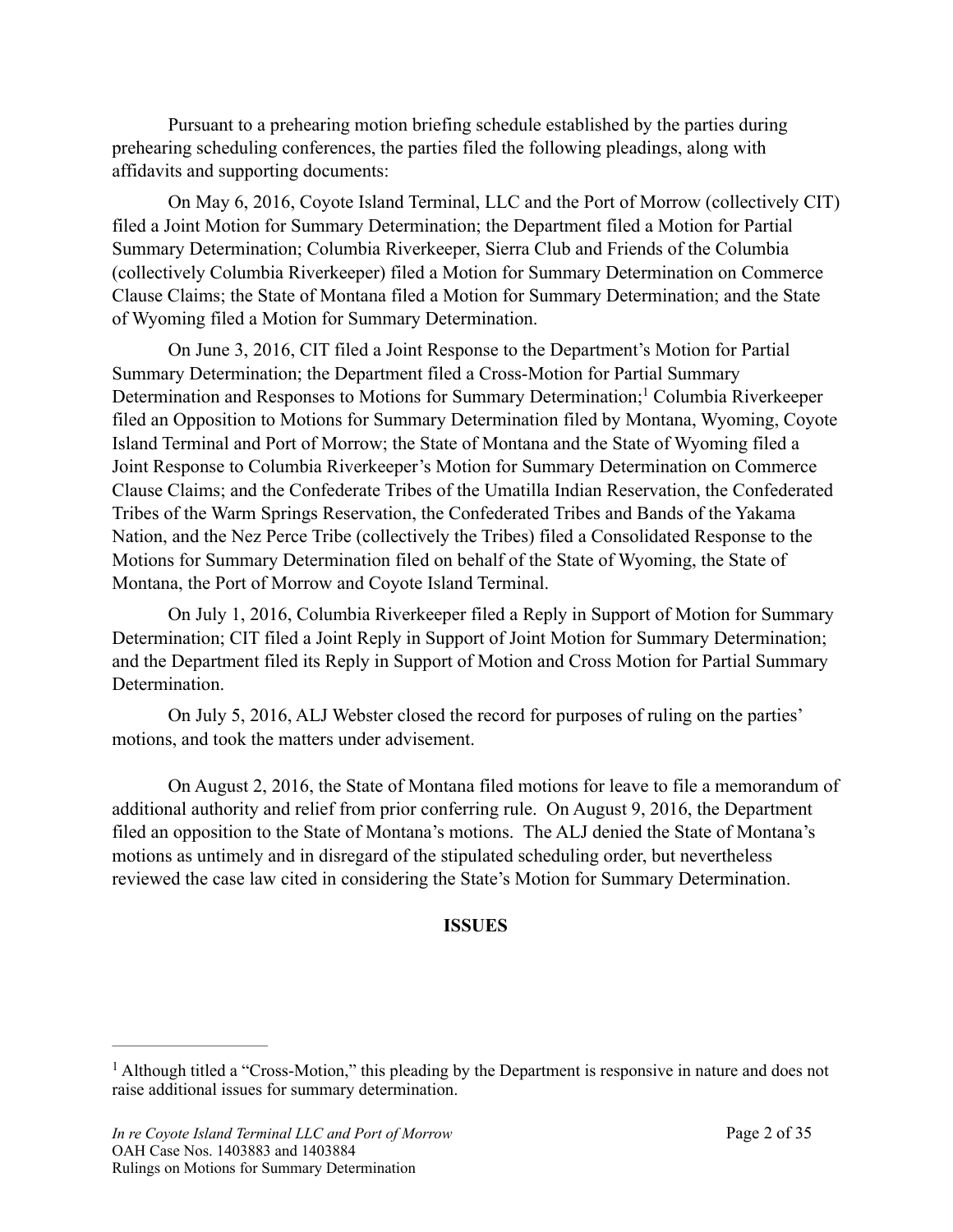1. Whether the Department's decision to deny the removal-fill permit application No. 49123-RF violates the dormant Commerce Clause, Article I, § 8 of the United States Constitution[.2](#page-2-0)

<span id="page-2-6"></span> 2. Whether the Department may consider impacts to fishing or fisheries at or near the proposed project side in its determination whether a proposed project is "consistent with the protection, conservation and best use of the water resources in this state" under ORS 196.825(1)  $(a)$ <sup>3</sup>

<span id="page-2-7"></span> 3. Whether the Department may consider impacts to fishing or fisheries in its determination whether the proposed fill conforms to sound policies of conservation under ORS  $196.825(3)(e).<sup>4</sup>$ 

<span id="page-2-8"></span> 4. Whether the Department is prohibited from considering impacts of the "project" as opposed to impacts of the "proposed fill or removal," except for purposes of the alternatives analysis under ORS 196.82[5](#page-2-3)(3)(c).<sup>5</sup>

<span id="page-2-9"></span> 5. Whether the Department erred in relying on ORS 196.825(1)(b) as an alternative basis for denying the removal-fill permit.<sup>[6](#page-2-4)</sup>

<span id="page-2-11"></span><span id="page-2-10"></span> 6. Whether, under ORS 196.825(3)(c), the Department may require a permit applicant to address the availability of alternatives to the project that do not involve any impacts to waters of the state  $7$ 

<span id="page-2-1"></span><sup>[3](#page-2-7)</sup> This issue is raised in the Department's Motion for Partial Summary Determination and, indirectly, by CIT's Joint Motion.

<span id="page-2-2"></span><sup>[4](#page-2-8)</sup> This issue is raised in the Department's Motion for Partial Summary Determination and, indirectly, by CIT's Joint Motion.

<span id="page-2-3"></span><sup>[5](#page-2-9)</sup> This issue is raised in CIT's Joint Motion and addressed in Columbia Riverkeeper's Response.

<span id="page-2-4"></span> This issue is raised in CIT's Joint Motion and addressed in the Department's Cross-Motion for Partial [6](#page-2-10) Summary Determination.

<span id="page-2-5"></span>This issue is raised in the Department's Motion for Partial Summary Determination. [7](#page-2-11)

<span id="page-2-0"></span> $2^{\circ}$  $2^{\circ}$  Coyote and the Port of Morrow raised a Commerce Clause challenge in their Requests for Hearing. The States of Wyoming and Montana join Coyote and the Port in this claim, and have moved for summary determination on the issue. The Department and Columbia Riverkeeper, on the other hand, seek a determination that the permit does not violate the Commerce Clause and seek dismissal of the States' Commerce Clause claims.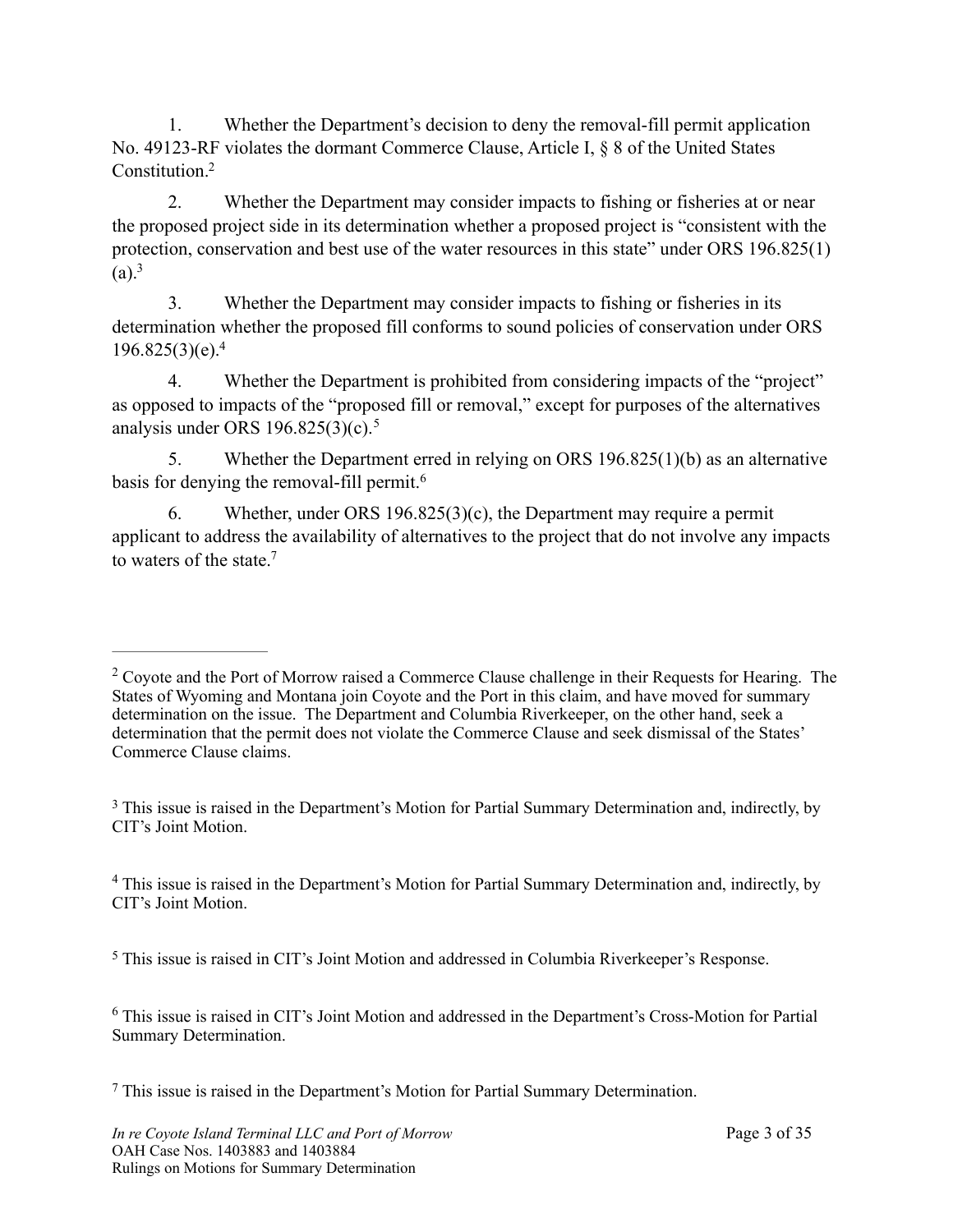7. Whether, as matter of law, the Department erred in finding that Coyote did not provide all practicable mitigation to reduce the adverse effects of the proposed fill or removal for purposes of ORS 196.825(3)(i)[.8](#page-3-0)

## <span id="page-3-1"></span>**FINDINGS OF FACT**

 1. On or about February 1, 2012, Coyote Island Terminal, LLC (CIT or Coyote) submitted an application (Application No. 49123-RF) to the Department for a removal-fill permit to construct an industrial dock (industrial dock no. 7) at the Port of Morrow near Boardman, Oregon. Coyote proposed to place pilings in the Lake Umatilla section of the Columbia River to construct the dock. The fill project would involve 256 cubic yards of temporary fill and 572 cubic yards of permanent fill. The dock, if built, would be used to load coal into barges for shipment overseas.

 2. The proposed industrial dock no. 7, if built, would join six other active docks at the Port of Morrow.

 3. In 2013, Coyote submitted a Compensatory Non-Wetland Mitigation Functions and Values Assessment and Mitigation Plan for enhancing streamside vegetation in connection with its permit application. The Department reviewed the plan, which described some of the mitigation necessary for the proposed fill. The Department accepted this plan as adequate for its limited purposes. (Affidavit of Kirk Jarvie dated June 3, 2016.)

 4. During the permitting process, the Department received information from the applicant and proponents of the project supporting social, economic and other benefits to the public of the proposed fill, and the project it facilitates. The Department also received information from opponents of the project as to negative social and economic impacts of the proposed fill and the project it facilitates. During public comment periods and through affidavits, the Department received information from the Confederate Tribes of the Umatilla Indian Reservation, the Confederated Tribes and Bands of the Yakama Nation, the Confederated Tribes of Warm Springs, the Nez Perce and the Columbia River Intertribal Fish Commission regarding adverse impacts to tribal fishing and fisheries from the proposed fill. (Finding and Order at 3.)

 5. On or about August 1, 2014, as part of the final completed version of its application, Coyote submitted a Fishing Mitigation Plan. The Executive Summary of the Fishing Mitigation Plan stated, in pertinent part, as follows:

During the permitting process, several tribes have expressed concerns with the impact the dock may have on fishing in the area. While CIT does not agree that the dock has the potential to impact fishing, CIT has developed a range of potential mitigation measures to alleviate Tribal concerns and be a good neighbor to the tribes. CIT does not propose implementing all of the identified options. The list is intended to suggest a range of alternatives that could be considered by DSL if it is determined the project results in impacts to fishing. If such a finding

<span id="page-3-0"></span><sup>&</sup>lt;sup>[8](#page-3-1)</sup> This issue is raised in CIT's Joint Motion.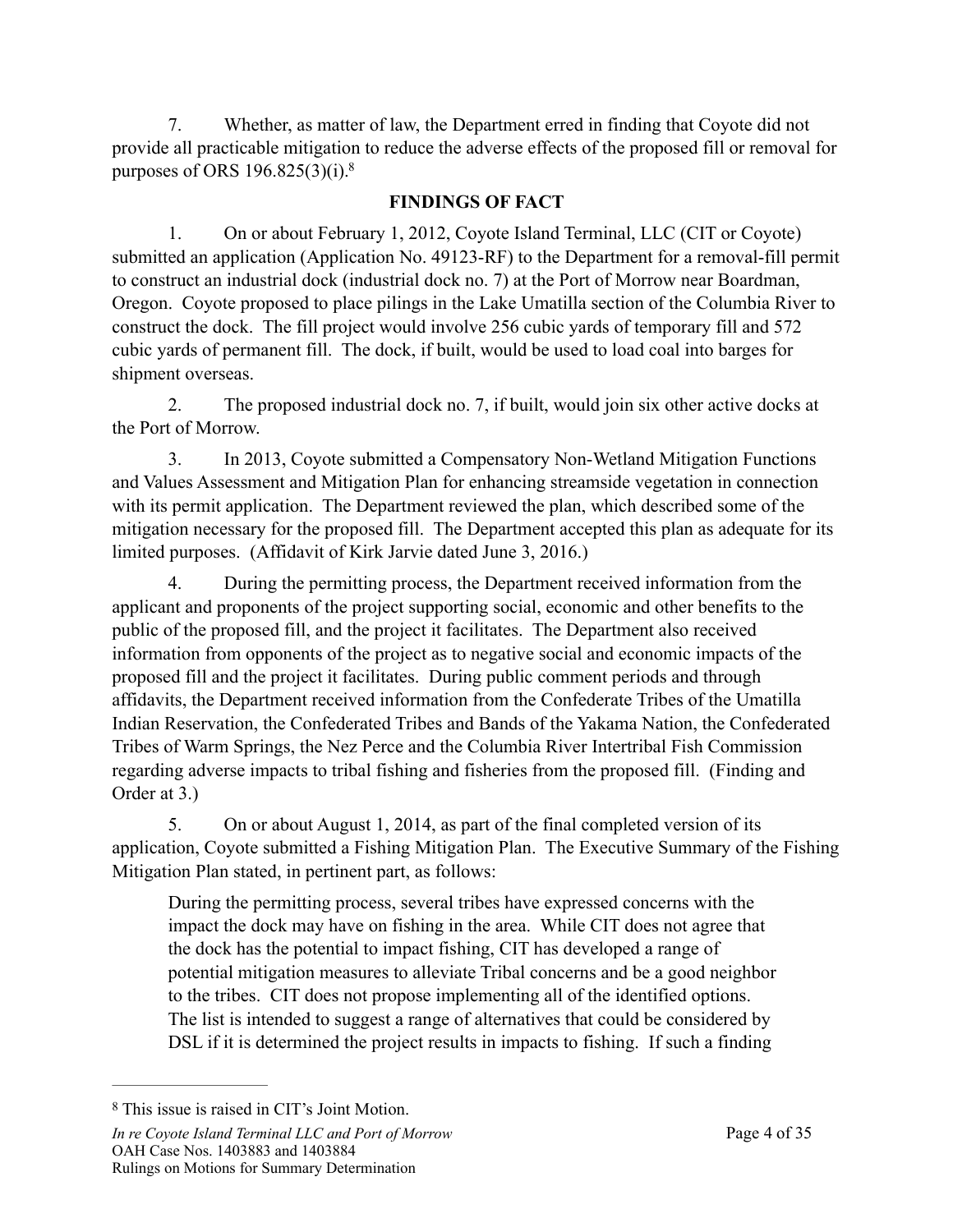were made, CIT would expect to work with DSL and the affected Tribes to determine the most appropriate mitigation conditions in relation to the identified impact.

CIT has proposed on-site and off-site mitigation to address Tribal fishing concerns. At the site, CIT proposes up to 15 days of dock closure during the spring, summer and fall fishing seasons. CIT will provide shoreline access and the placement of Tribal fishing nets behind the dock, and will facilitate construction of a Tribal selective fish trap at the dock to help improve fishing.

\* \* \* \* \*

This fisheries mitigation plan is in addition to the streambank mitigation plan submitted by CIT in the updated joint permit application, Appendix 4.

## (Ex. A1 to Department's Motion at 5543.)

 6. On August 18, 2014, the Department issued its Findings and Order regarding Application 49123-RF denying a removal-fill permit to Coyote Island Terminal, LLC for the proposed removal-fill activities. In the Findings and Order, the Department discussed each of the considerations enumerated in ORS 196.825(3). As pertinent here, the Department found, among other things, as follows:

## (a): **The public need for the proposed fill or removal and the social, economic or other public benefits likely to result from the proposed fill or removal**:

The proposed fill consists of pilings to support a walkway and conveyor structure and to create associated mooring dolphins and breasting dolphins to facilitate loading of Columbia River barges. The permit applicant is a private company proposing this as part of a commercial enterprise; therefore the fill will not directly meet a public need.

\* \* \* \* \*

The low public need for the proposed fill does not support issuance of the permit. The evidence regarding social, economic, and other benefits (except for fisheries) is conflicting. The Department finds that the evidence (except for fisheries) is inconclusive.

Regarding fisheries, the Department finds that the preponderance of the evidence demonstrates that there is a small but important long-standing fishery at the project site, which is itself a social, economic and other benefit to the public. The fishery is more significant than the public benefits that may be derived from the proposed fill. Therefore, the social, economic or other public benefits likely to result from the proposed fill or removal does not support issuance of the permit.

# **(b) The economic cost to the public if the proposed fill or removal is not accomplished:**

\* \* \* \* \*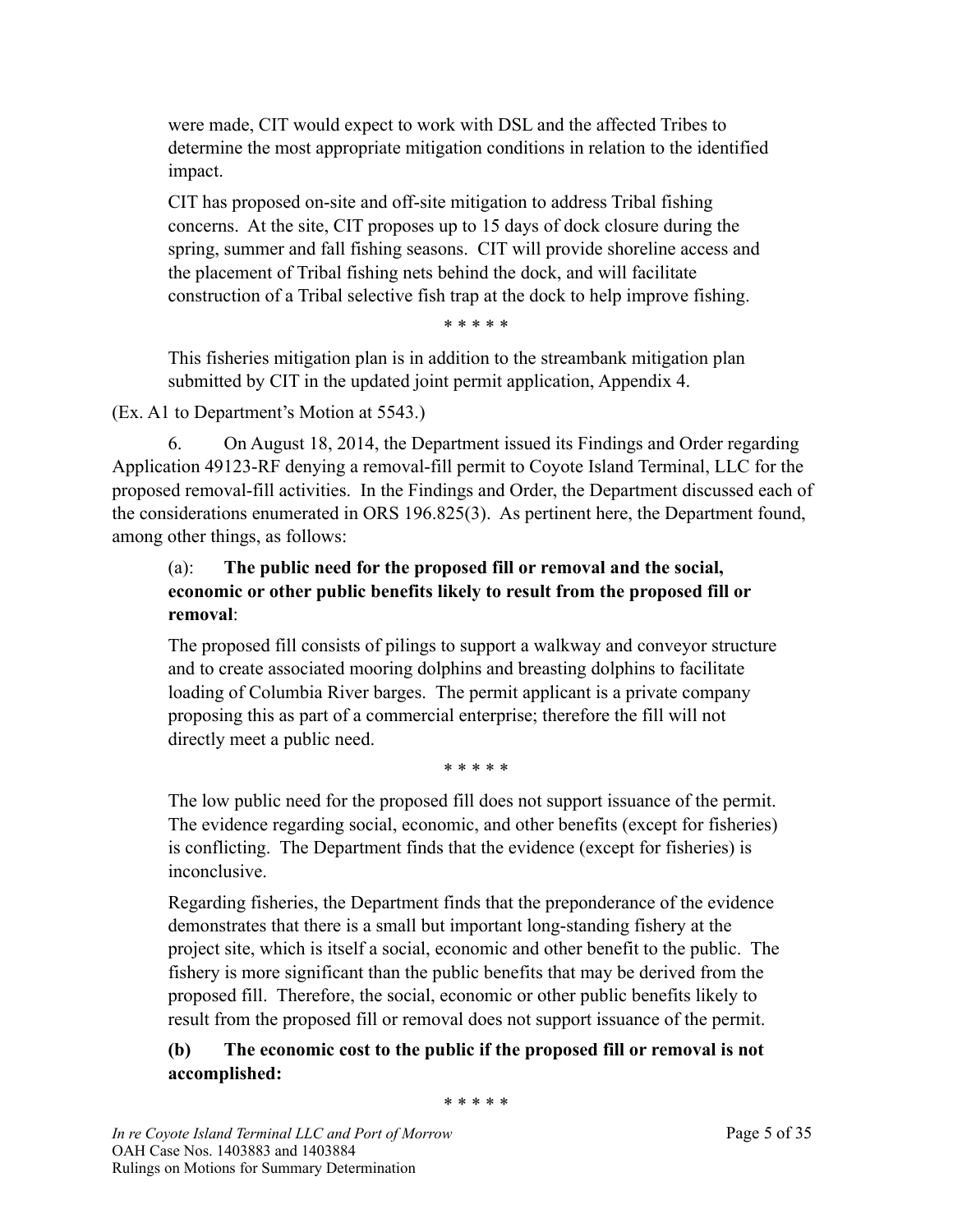The Department finds there is little, if any, economic costs to the public if the proposed fill or removal is not accomplished.

## **(c) The availability of alternatives to the project for which the fill or removal is proposed:**

\* \* \* \* \*

Although the recent submittal [an alternatives analysis revised in July 2014] is far more informative than previous ones, the Department finds that the alternatives analysis does not support that the proposed fill is the practicable alternative with the least impact to waters of this state.

#### **(d) The availability of alternative sites for the proposed fill or removal.** \* \* \* \* \*

Because the applicant did not demonstrate that the Port of Morrow was the site of the practicable alternative with the least impact to waters of this state, the Department has not made a specific finding on this consideration.

# **(e) Whether the proposed fill or removal conforms to sound policies of conservation and would not interfere with public health and safety.**

\* \* \* \* \*

The Department finds that the proposed fill does not conform to sound policies of conservation. For example, the proposed fill would obstruct the small but important long-standing fishery in the project area. Therefore, sound policies of conservation do not support issuance of the permit. In considering the public health and safety issues the Department finds the record inconclusive.

# **(f) Whether the proposed fill or removal is in conformance with existing public uses of the waters and with uses designated for adjacent land in an acknowledged comprehensive plan and land use regulations.**

\* \* \* \* \*

The Department finds that the proposed fill is not in conformance with existing public uses of the waters. The lack of conformance with existing public uses of the waters does not support issuance of the permit.

The Department finds that the proposed fill is in conformance with uses designated for adjacent land in an acknowledged comprehensive plan and land use regulations. This consideration supports issuance of the permit.

**(g) Whether the proposed fill or removal is compatible with the acknowledged comprehensive plan and land use regulations for the area where the proposed fill or removal is to take place or can be conditioned on a future local approval to meet this criterion.**

\* \* \* \* \*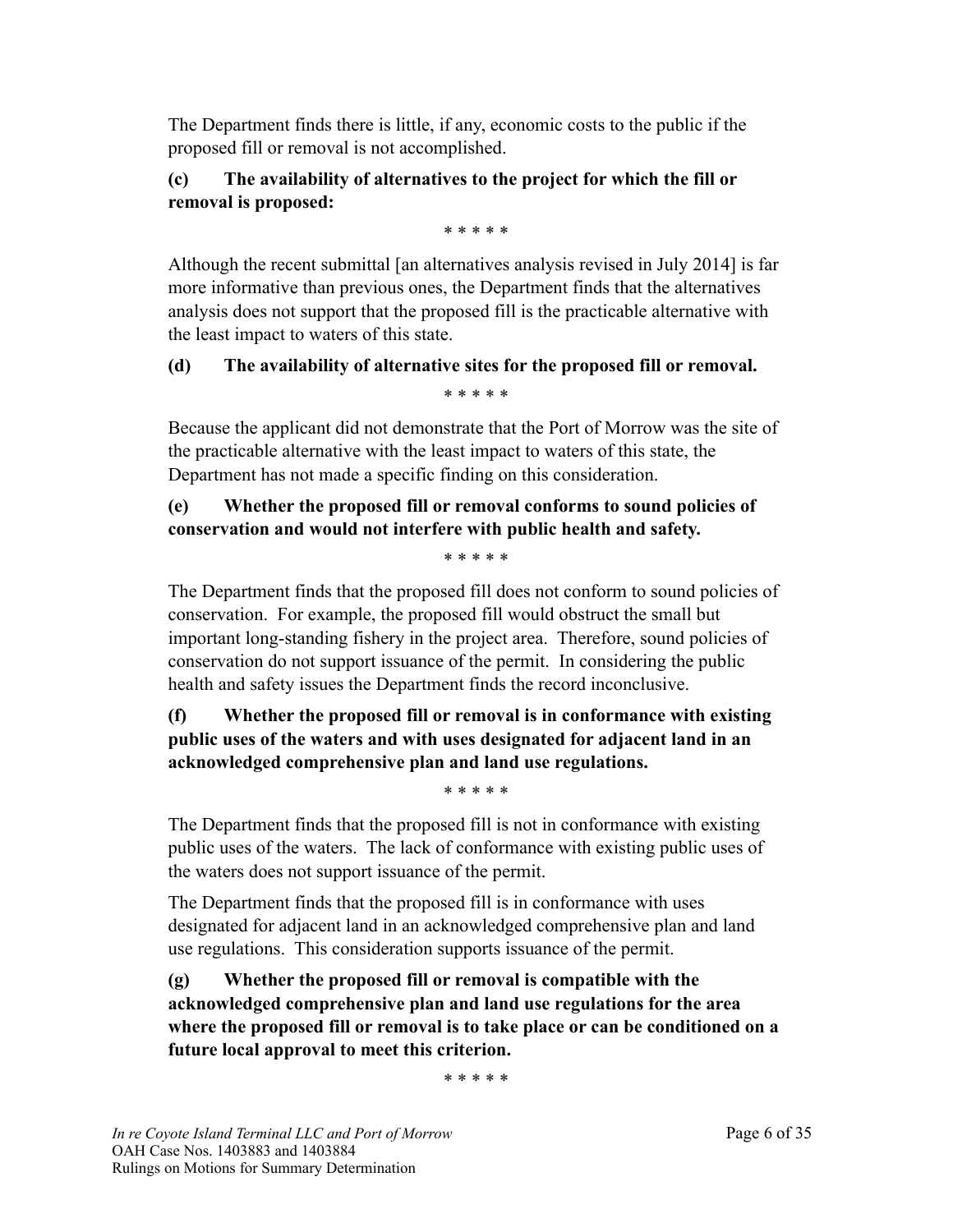The Department finds that the proposed fill is in conformance with acknowledged comprehensive plan and land use regulations for the area where the proposed fill is to take place. This consideration supports issuance of the permit.

## **(h) Whether the proposed fill or removal is for streambank protection.**

The proposed fill or removal is not for stream-bank protection.

## **(i) Whether the applicant has provided all practicable mitigation to reduce the adverse effects of the proposed fill or removal in the manner set forth in ORS 196.800.**

\* \* \* \* \*

The Department finds that the applicant has not provided all practicable mitigation to reduce the adverse effects of the proposed fill or removal in the manner set forth in ORS 196.800. Its proposal for Waterway Impact Mitigation is missing the financial assurance and long-term protection documents necessary for approval by the Department. In addition, the applicant has not actually proposed any Fishery Impact Mitigation. Instead, it has listed some possible options for further discussions with the Department. Therefore, the applicant's mitigation measures do not support issuance of a permit.

## **DEPARTMENT DETERMINATIONS:**

The Department will issue a permit only if the Department makes all of the following three determinations: The project described in the application: (1) has independent utility; (2) is consistent with the protection, conservation and best use of the water resources of this state as specified in ORS 196.600 to 196.905; and (3) would not unreasonably interfere with the paramount policy of this state to preserve the use of its waters for navigation, fishing and public recreation. The permit applicant has the burden of proof for all three determinations. For this proposed project, the Department has determined that the project has independent utility, however the Department has also determined that the project is not consistent with the protection, conservation and best use of the water resources of this state as specified in ORS 196.600 to 196.905, and it would unreasonably interfere with the paramount policy of this state to preserve the use of its waters for navigation, fishing and public recreation. Each of the determinations is summarized below.

#### **Independent utility**

The Oregon Department of State Lands has made the required considerations based on the application, public comment and our own investigations and the Department has determined that Application 49123-RF **has independent utility**.

\* \* \* \* \*

**Is consistent with the protection, conservation and best use of the water resources of this state as specified in ORS 196.600 to 196.905.**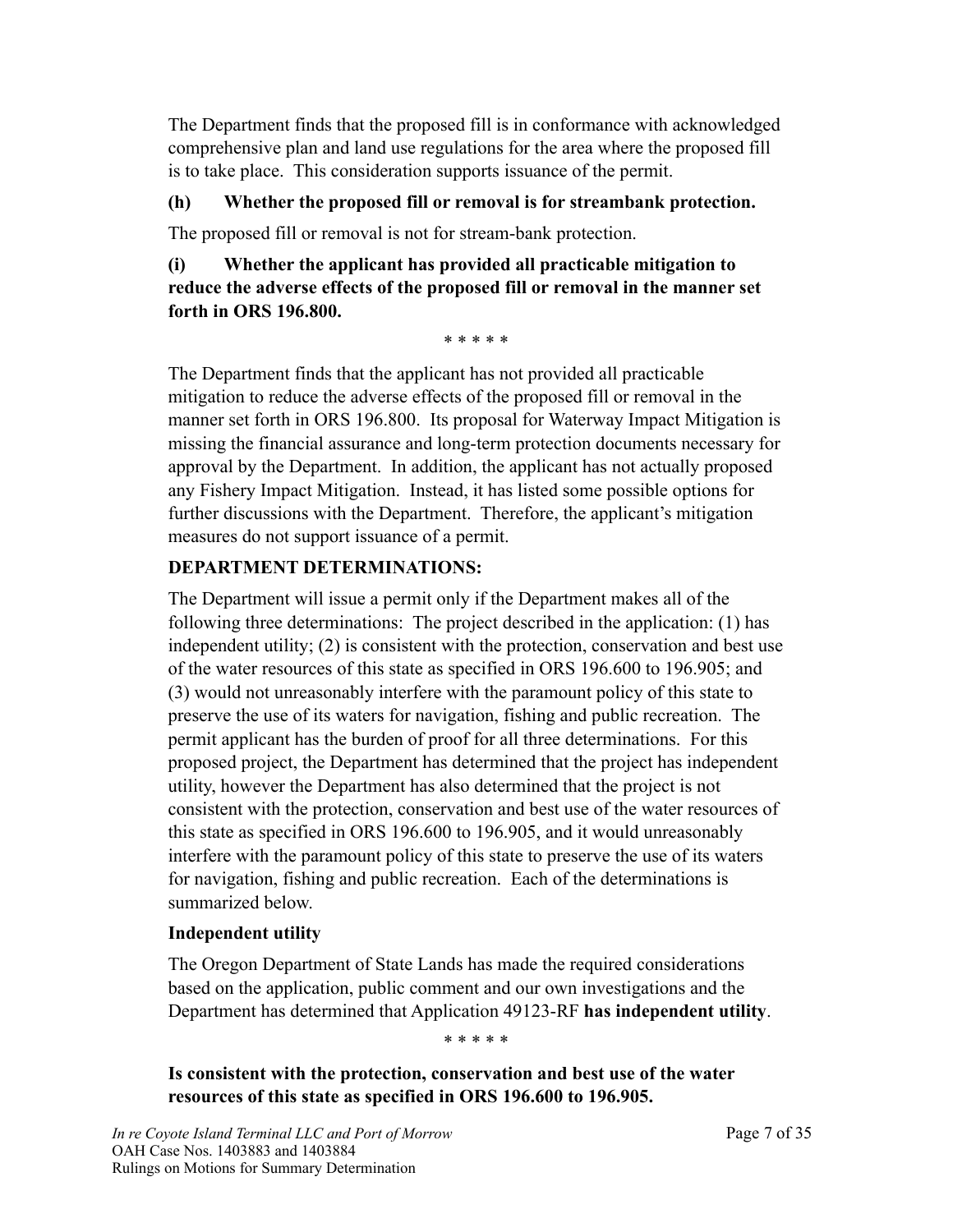The Oregon Department of State Lands has made the required considerations based on the application, public comment and our own investigations and the Department has determined that Application 49123-RF **is not consistent** with the protection, conservation and best use of the water resources of this state as specified in ORS 196.600 to 196.905. As stated previously in this document, the entire Columbia River that is within the State of Oregon is a "waters of this state" for purposes of the Oregon Removal-Fill Law. "Water resources" include not only the water itself but also aquatic life and habitats therein and all other natural resources in and under the waters of this state. Therefore, this determination is completely independent of the ownership of the land underlying the waters of this state. It is also an independent basis for denial of the permit.

As noted previously, the Department finds that a number of the considerations support that the Department not issue the permit. Here, we discuss two of those considerations further, and discuss the protection, conservation and best use of the water resources of the project site.

\* \* \* \* \*

The applicant did not compare the practicability of Rail directly to Port Westward against the practicability of the proposed development and operation at Port of Morrow. There was no acknowledgement that this Rail to Panamax alternative might entirely eliminate impacts to Waters of the State.

2) Protection, Conservation and Best Use; Fishing Use: The Department received extensive, robust and persuasive input from the Confederated Tribes of the Umatilla Indian Reservation, the Confederated Tribes and Bands of the Yakama Nation, the Confederated Tribes of Warm Springs, and the Nez Perce, as well as from the Columbia River Intertribal Fish Commission. \* \* \* The Department finds and concludes that the evidence supporting that there is a small but important long-standing fishery at the project site is more persuasive than the evidence submitted by the applicant regarding fishing at the project site.

Although the applicant presented a range of potential actions that might mitigate the project effects on the fishing at the project site, the applicant did not commit to any specific action or set of actions.

The Department determines that the applicant did not clearly demonstrate that the development of a new barge loading facility is the best use over a small but important long-standing fishing use.

#### **Would not unreasonably interfere with the paramount policy of this state to preserve the use of its waters for navigation, fishing and public recreation.**

The Department has made the required considerations based on the application, public comment and our own investigations and the Department has determined that Application 49123-RF, **would unreasonably interfere** with the paramount policy of this state to preserve the use of its waters for navigation, fishing and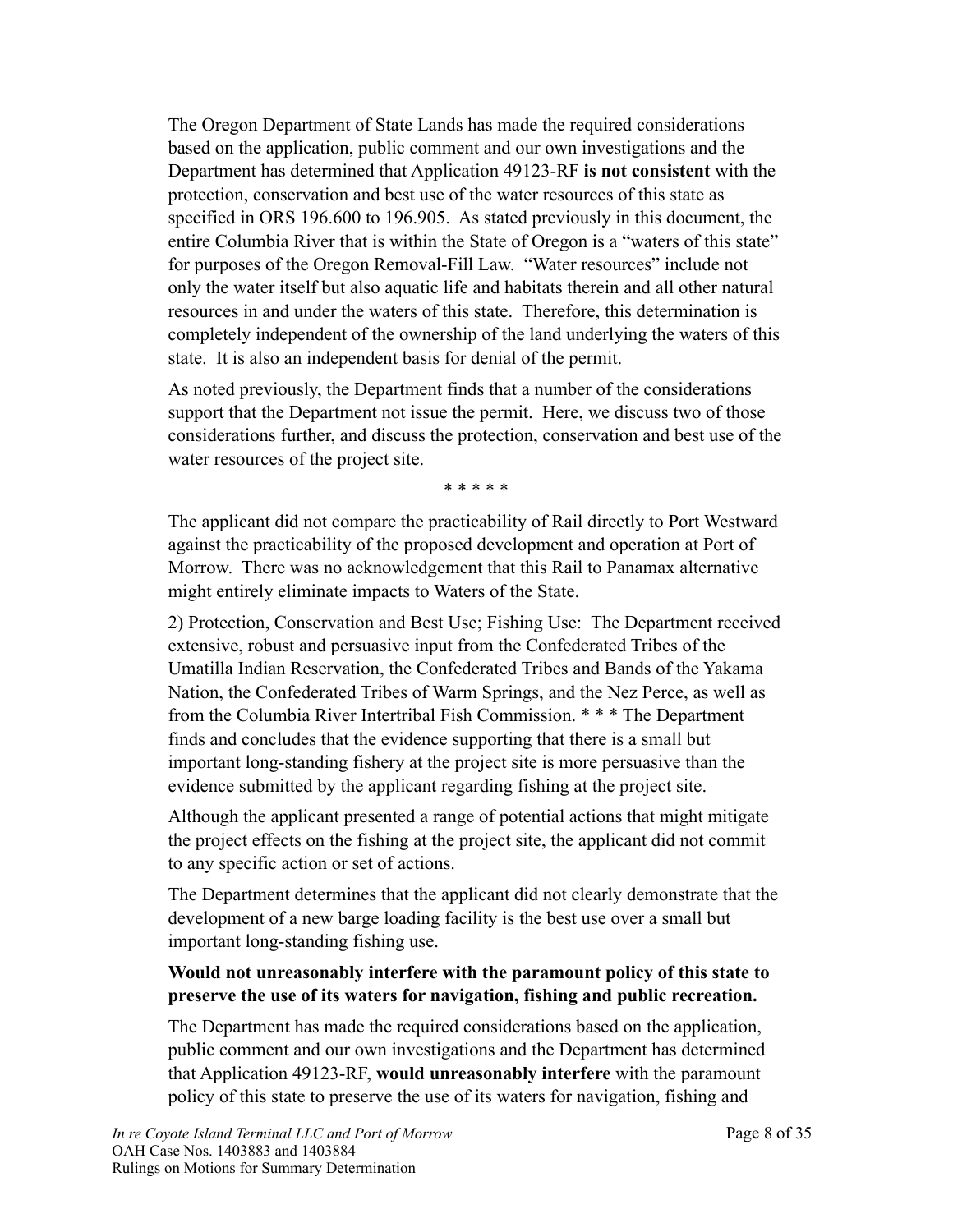public recreation. The agency record demonstrates that the project would unreasonably interfere with a small but important and long-standing fishery in the state's waters at the project site. The determination is made as an alternative basis for denial of the permit.

(Findings and Order at 2-16).

# **CONCLUSIONS OF LAW**

1. The Department's decision to deny the removal-fill permit application does not violate the dormant Commerce Clause of the United States Constitution.

 2. The Department may consider impacts to fishing and fisheries at or near the proposed project site in its determination whether a proposed project is consistent with the protection, conservation and best use of the water resources in this state.

 3. The Department may consider impacts to fishing and fisheries in its determination whether the proposed fill conforms to sound policies of conservation under ORS 196.825(3)(e).

 4. The Department is not prohibited from considering impacts of a proposed project in determining whether to issue a permit under ORS 196.825.

 5. The Department may rely on ORS 196.825(1)(b) as an alternative basis for denying the permit.

 6. The Department may require an applicant to address the availability of alternatives to the project that do not involve any impacts to waters of the state.

 7. Material questions of fact remain in dispute as to whether the Department erred in finding that Coyote did not provide all practicable mitigation to reduce the adverse effects of the proposed fill or removal for purposes of ORS 196.825(3)(i).

## **OPINION**

## **A.** *Summary Determination Standard*

 Motions for Summary Determination are governed by OAR 137-003-0580, which provides, in pertinent part:

(6) The administrative law judge shall grant the motion for a summary determination if:

(a) The pleadings, affidavits, supporting documents (including any interrogatories and admissions) and the record in the contested case show that there is no genuine issue as to any material fact that is relevant to resolution of the legal issue as to which a decision is sought; and

(b) The agency or party filing the motion is entitled to a favorable ruling as a matter of law.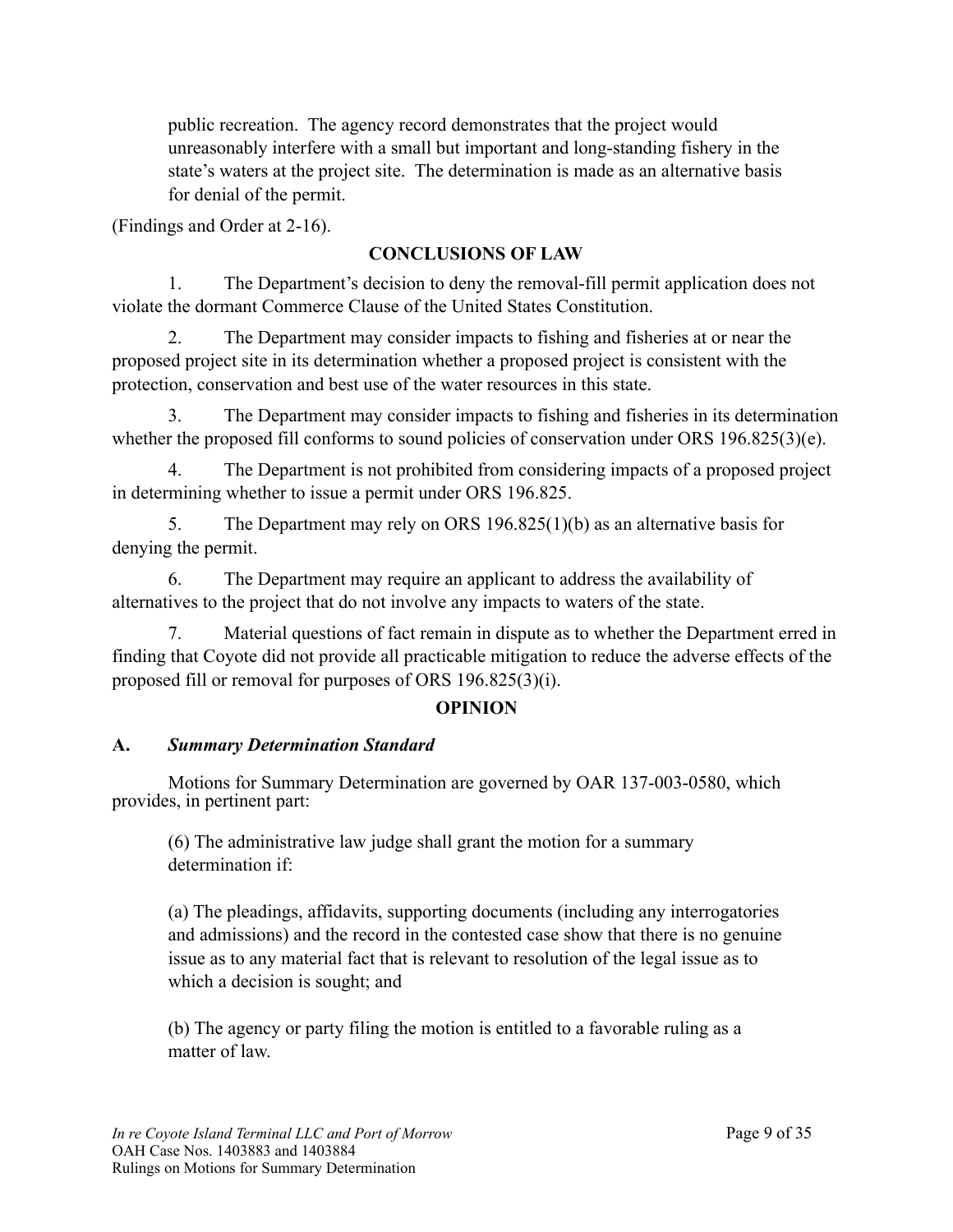(7) The administrative law judge shall consider all evidence in a manner most favorable to the non-moving party or non-moving agency.

(8) Each party or the agency has the burden of producing evidence on any issue relevant to the motion as to which that party or the agency would have the burden of persuasion at the contested case hearing.

(9) A party or the agency may satisfy the burden of producing evidence through affidavits. Affidavits shall be made on personal knowledge, establish that the affiant is competent to testify to the matters stated therein and contain facts that would be admissible at the hearing.

(10) When a motion for summary determination is made and supported as provided in this rule, a non-moving party or non-moving agency may not rest upon the mere allegations or denials contained in that party's or agency's notice or answer, if any. When a motion for summary determination is made and supported as provided in this rule, the administrative law judge or the agency must explain the requirements for filing a response to any unrepresented party or parties.

(11) The administrative law judge's ruling may be rendered on a single issue and need not resolve all issues in the contested case.

(12) If the administrative law judge's ruling on the motion resolves all issues in the contested case, the administrative law judge shall issue a proposed order in accordance with OAR 137-003-0645 incorporating that ruling or a final order in accordance with OAR 137-003-0665 if the administrative law judge has authority to issue a final order without first issuing a proposed order.

## **B.** *Applicable Law: Criteria for Issuance of Removal-Fill Permit*

ORS 196.825 establishes the criteria for issuing a removal-fill permit. As pertinent here, the statute provides as follows:

(1) The Director of the Department of State Lands shall issue a permit applied for under ORS 196.815 if the director determines that the project described in the application:

(a) Is consistent with the protection, conservation and best use of the water resources of this state as specified in ORS 196.600 to 196.905; and

(b) Would not unreasonably interfere with the paramount policy of this state to preserve the use of its waters for navigation, fishing and public recreation.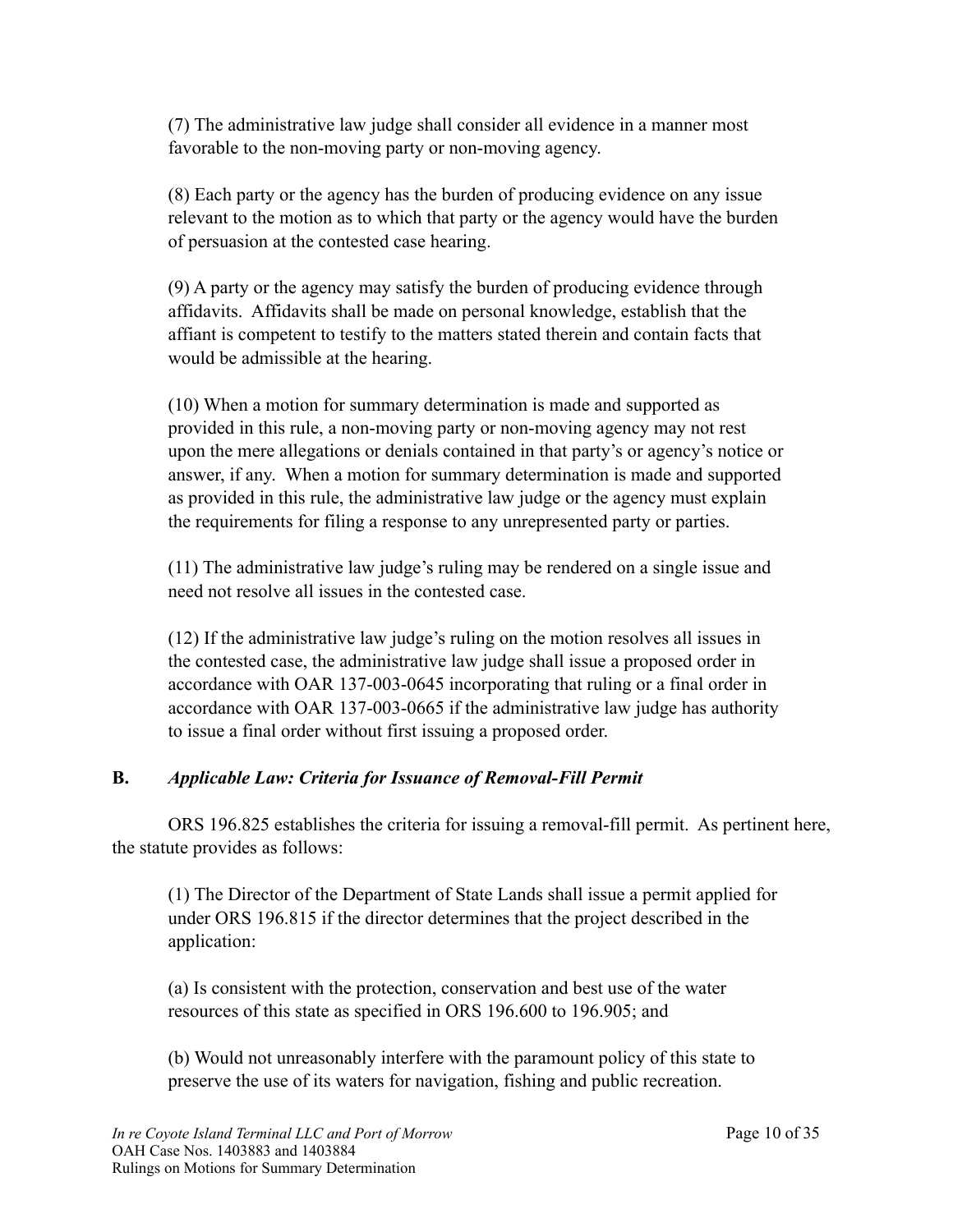\* \* \* \* \*

(3) In determining whether to issue a permit, the director shall consider all of the following:

(a) The public need for the proposed fill or removal and the social, economic or other public benefits likely to result from the proposed fill or removal. When the applicant for a permit is a public body, the director may accept and rely upon the public body's findings as to local public need and local public benefit.

(b) The economic cost to the public if the proposed fill or removal is not accomplished.

(c) The availability of alternatives to the project for which the fill or removal is proposed.

(d) The availability of alternative sites for the proposed fill or removal.

(e) Whether the proposed fill or removal conforms to sound policies of conservation and would not interfere with public health and safety.

(f) Whether the proposed fill or removal is in conformance with existing public uses of the waters and with uses designated for adjacent land in an acknowledged comprehensive plan and land use regulations.

(g) Whether the proposed fill or removal is compatible with the acknowledged comprehensive plan and land use regulations for the area where the proposed fill or removal is to take place or can be conditioned on a future local approval to meet this criterion.

(h) Whether the proposed fill or removal is for streambank protection.

(i) Whether the applicant has provided all practicable mitigation to reduce the adverse effects of the proposed fill or removal in the manner set forth in ORS 196.800. In determining whether the applicant has provided all practicable mitigation, the director shall consider the findings regarding wetlands set forth in ORS 196.668 and whether the proposed mitigation advances the policy objectives for the protection of wetlands set forth in ORS 196.672.

 OAR 141-085-0565 sets out the procedures for the Department's determinations and considerations in evaluating an application for a removal-fill permit. As pertinent here, the rule provides: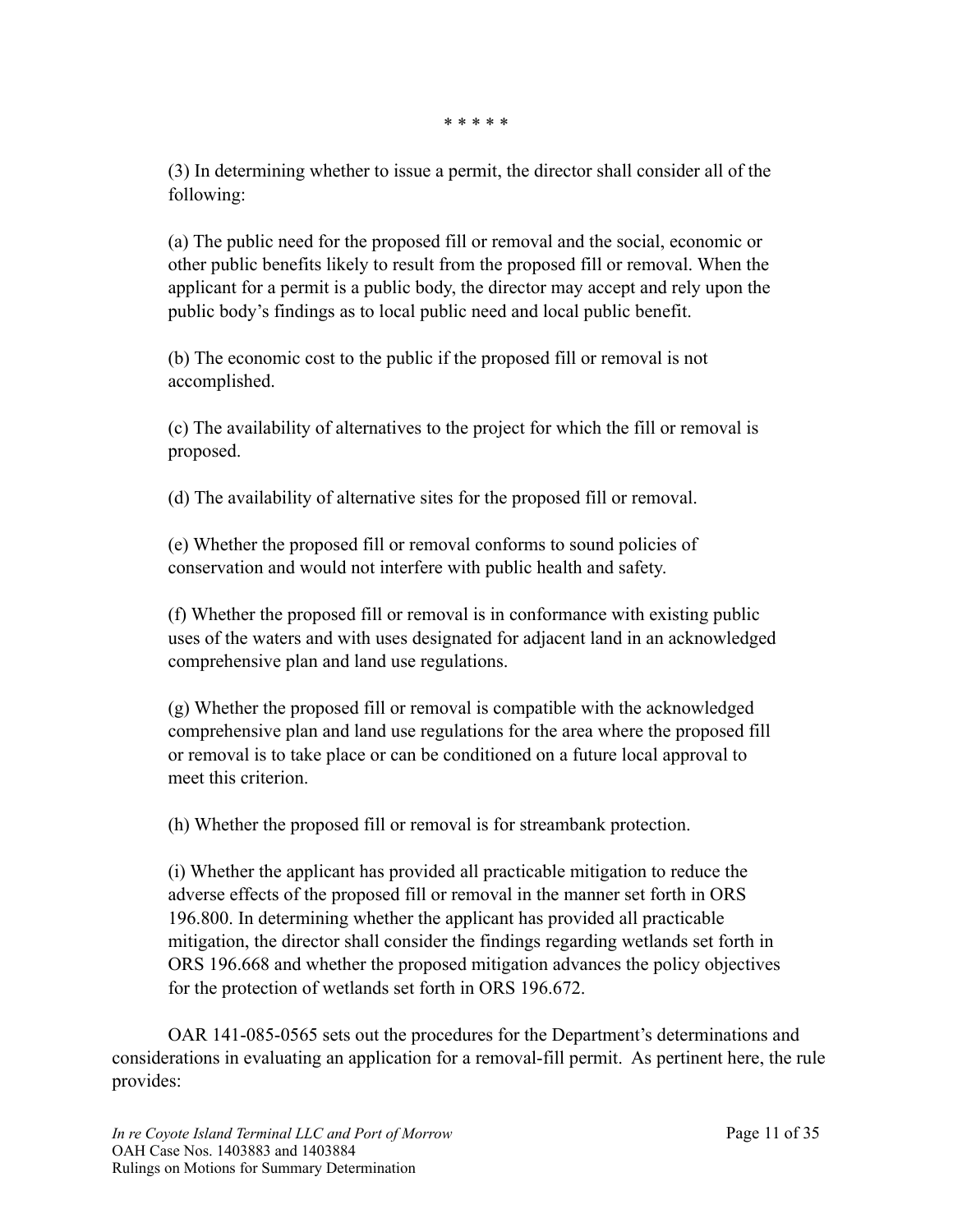(1) Departmental Final Review. The Department will evaluate the information provided in the application, conduct its own investigation, and consider the comments submitted during the public review process to determine whether or not to issue an individual removal-fill permit.

(2) Effective Date of Review Standards. The Department may consider only standards and criteria in effect on the date the Department receives the complete application or renewal request.

(3) Department Determinations. The Department will issue a permit if it determines the project described in the application:

(a) Has independent utility;

(b) Is consistent with the protection, conservation and best use of the water resources of this state as specified in ORS 196.600 to 196.990; and

(c) Would not unreasonably interfere with the paramount policy of this state to preserve the use of its waters for navigation, fishing and public recreation, when the project is on state-owned lands.

(4) Department Considerations. In determining whether to issue a permit, the Department will consider all of the following:

(a) The public need for the proposed fill or removal and the social, economic or other public benefits likely to result from the proposed fill or removal. When the applicant for a permit is a public body, the Department may accept and rely upon the public body's findings as to local public need and local public benefit;

(b) The economic cost to the public if the proposed fill or removal is not accomplished;

(c) The availability of alternatives to the project for which the fill or removal is proposed;

(d) The availability of alternative sites for the proposed fill or removal;

(e) Whether the proposed fill or removal conforms to sound policies of conservation and would not interfere with public health and safety;

(f) Whether the proposed fill or removal is in conformance with existing public uses of the waters and with uses designated for adjacent land in an acknowledged comprehensive plan and land use regulations;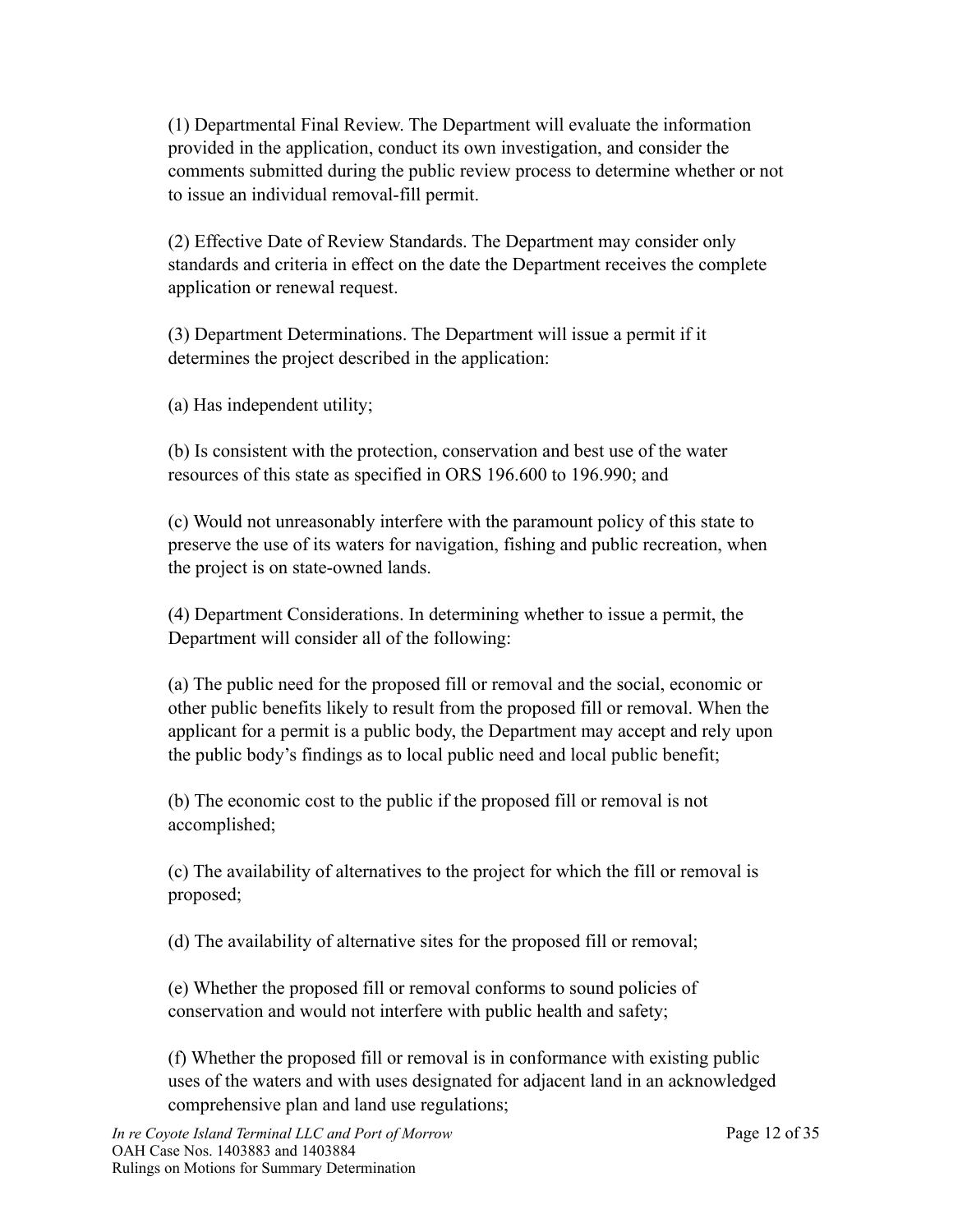(g) Whether the proposed fill or removal is compatible with the acknowledged comprehensive plan and land use regulations for the area where the proposed fill or removal is to take place or can be conditioned on a future local approval to meet this criterion;

(h) Whether the proposed fill or removal is for stream bank protection; and

(i) Whether the applicant has provided all practicable mitigation to reduce the adverse effects of the proposed fill or removal in the manner set forth in ORS 196.800.

### **C.** *Substantive Issues Raised by the Parties' Motions*

#### **1.** *Dormant Commerce Clause*

As set out above, the State of Montana and the State of Wyoming seek a determination that the Department's August 18, 2014 denial of Coyote's application for a removal-fill permit (Application No. 49123-RF) unduly burdens interstate commerce in violation of Article I, § 8 of the United States Constitution (the Commerce Clause). Specifically, the States assert that the Department's Order impermissibly discriminates against interstate commerce (the transport of Wyoming and Montana coal) and, alternatively, even if not discriminatory, the Department's action imposes excessive burdens on commerce in relation to the putative benefits.

 The Department and Columbia Riverkeeper, on the other hand, seek a determination that the Department's denial of the permit does not run afoul of the dormant Commerce Clause. The Department argues that its determination was made in accordance with statutory requirements, that the permit denial does not discriminate against out-of-state commerce, and does not impose an undue burden on interstate commerce. Columbia Riverkeeper similarly asserts that the Department's permit denial is neither a discriminatory nor unduly burdensome action under the Commerce Clause.

 For the reasons that follow, I find that the Department's denial of Coyote's permit application does not violate the dormant Commerce Clause. The States of Montana and Wyoming are not, therefore, entitled to a ruling in their favor. The Department and Columbia Riverkeeper are, however, entitled to a favorable ruling as a matter of law on the dismissal of the States' Commerce Clause claims.

The Commerce Clause of Article I, § 8 of the United States Constitution empowers Congress to "regulate Commerce \* \* \* among the several States." Although phrased as a grant of regulatory power to Congress, the Commerce Clause has long been understood to have a negative aspect that denies the States the power to unjustifiably discriminate against or burden the interstate flow of articles of commerce. *Oregon Waste Systems, Inc. v. Department of Environmental Quality of State of Oregon,* 511 US 93 (1994). "The modern law of what has come to be called the dormant Commerce Clause is driven by concern about 'economic protectionism—that is, regulatory measures designed to benefit in-state economic interests by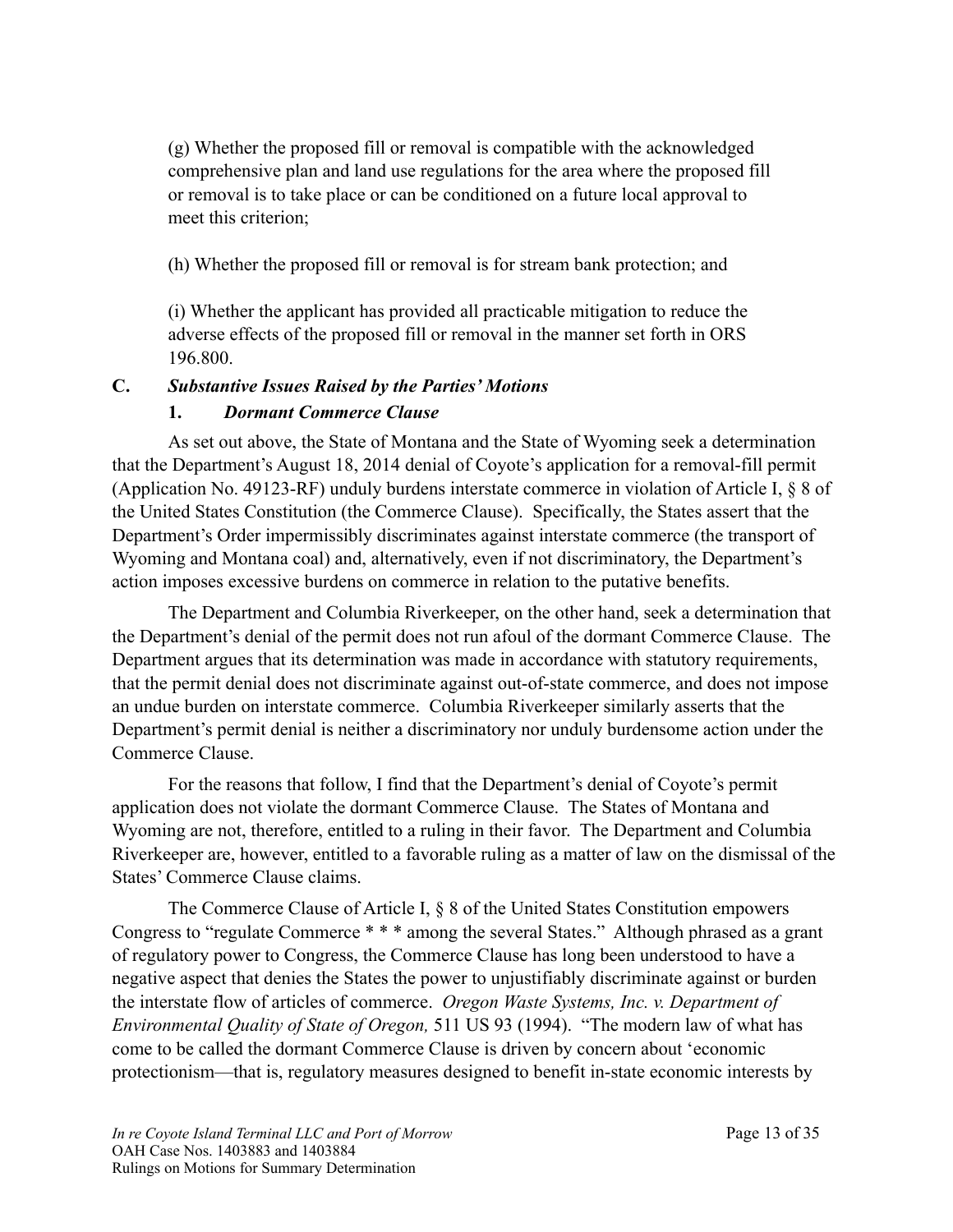burdening out-of-state competitors." *Dep't of Revenue of Ky. v. Davis,* 553 US 328, 337 (2008) (quoting *New Energy Co. of Ind. v. Limbach,* 486 US 269, 273–74 (1988)).

 The first inquiry under the dormant Commerce Clause is whether the challenged action treats in-state and out-of-state economic interests differently, in which case "it is virtually *per se* invalid." *Oregon Waste Systems, Inc.,* 511 US at 99. A state action that effectively favors in-state economic interests over out-of-state interests is subject to heightened scrutiny. It will be deemed "unconstitutional unless the discrimination is demonstrably justified by a valid factor unrelated to economic protectionism." *Fort Gratiot Sanitary Landfill, Inc. v. Michigan Dept. of Natural Resources*, 504 US 353, 359 (1992). The burden to show discrimination rests on the party challenging the validity of the state action. Once discrimination is established, the burden falls upon the state to demonstrate both that the regulation serves a legitimate local purpose and that the purpose could not be served as well by available nondiscriminatory means. *Hughes v. Oklahoma,* 441 US 322, 336 (1979).

 By contrast, regulations that are nondiscriminatory and have only incidental effects on interstate commerce are valid unless "the burden imposed on such commerce is clearly excessive in relation to the putative local benefits." *Pike v. Bruce Church, Inc.,* 397 U.S. 137, 142 (1970). If a legitimate local purpose is found, then the question becomes one of degree. The extent of the burden that will be tolerated will depend on the nature of the local interest involved, and on whether it could be promoted as well with a lesser impact on interstate activities. *Id.*

#### <span id="page-13-3"></span><span id="page-13-2"></span>(a) *Discriminatory State Action: Heightened Scrutiny Standard*

As noted above, Montana and Wyoming argue that the Department's denial of the removal-fill permit application discriminates against interstate and international commerce, both in purpose and in practical effect, and should be subject to strict scrutiny. Specifically, the States argue that the Port of Morrow Project represents "CIT's only practicable option for getting intermountain coal from Montana and Wyoming to the nation's trade partners in Asia without first going through Canada<sup>["](#page-13-0)[9](#page-13-0)</sup> and that the Department's denial of the permit has the practical effect of completely obstructing coal exports through Oregon[.](#page-13-1)<sup>[10](#page-13-1)</sup> The States further contend that the Department's denial of the permit cannot withstand strict scrutiny because, under ORS 196.825(5), the Department has less restrictive means to protect the state interest at issue, *i.e.*, it can impose conditions on a permit to mitigate any expected adverse effects of project development.

 The Department and Columbia Riverkeeper, on the other hand, contend that the Department's decision to deny the permit is not subject to the heightened scrutiny standard because the action is not discriminatory. The Department asserts that its determination to deny CIT's permit application did not have the purpose or effect of blocking trains, trucks, barges, or other commercial vehicles from crossing the state's border or moving across the state. Columbia

<span id="page-13-0"></span><sup>&</sup>lt;sup>[9](#page-13-2)</sup> State of Montana's Motion for Summary Determination at 13.

<span id="page-13-1"></span><sup>&</sup>lt;sup>[10](#page-13-3)</sup> States' Joint Response to Columbia Riverkeeper at 13.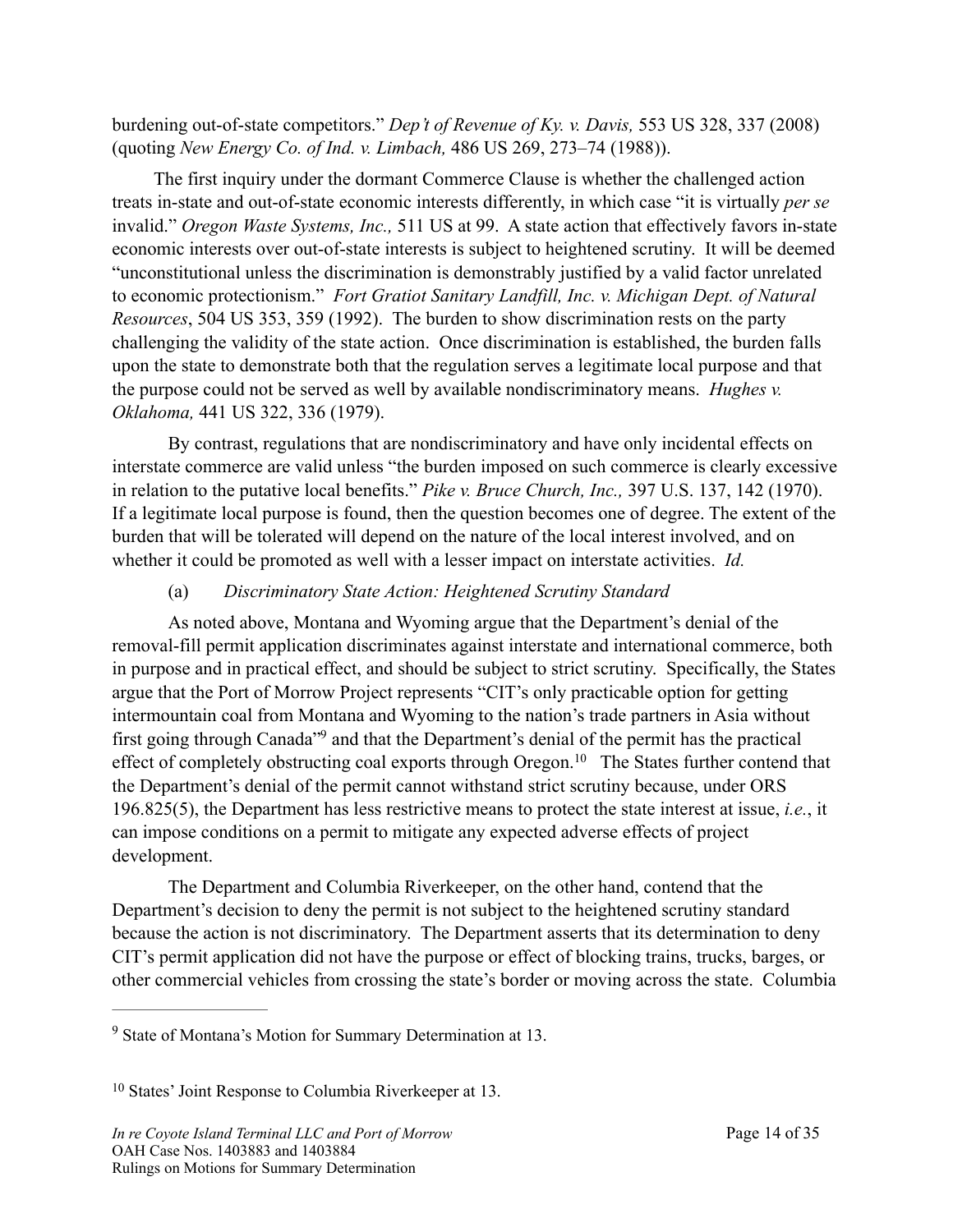Riverkeeper similarly argues that the Department's decision does not limit the movement of coal in interstate commerce, or block anyone from constructing an export terminal. The Department and Columbia Riverkeeper contend that the Department simply found that Coyote's preferred site did not meet the permit criteria set out in ORS 196.825.

 In a case somewhat analogous to the matter at hand, the Third Circuit rejected a dormant Commerce Clause challenge to the Delaware Coastal Zone Act (CZA), a law enacted in 1971 that prohibited offshore gas, liquid, or solid bulk product transfer facilities in the Delaware Bay which were not in operation as of June 1971. In *Norfolk Southern Corp v. Oberly,* 822 F2d 388, 400 (3d Cir. 1987), a group proposing a coal lightering service (a facility used to fully load ships for transport overseas) filed suit claiming that the CZA, as applied to its proposed project, violated the dormant Commerce Clause. The court rejected the appellants' contention that the CZA's ban on vessel-to-vessel bulk product transfers discriminated against interstate commerce and was therefore subject to strict scrutiny. In short, the court found that the law did not prohibit the export, import, or transshipment of coal, and did not have the effect of blocking the flow of coal at Delaware's borders.<sup>[11](#page-14-0)</sup> 822 F2d at 401. The court also rejected the appellants' contention that the law was protectionist and subject to heightened scrutiny because it favored certain uses, such as tourism and fishing, which produce economic benefits for Delaware over "competing" uses of the Bay, such as lightering, which allegedly add little or nothing to the Delaware economy. *Id.*

<span id="page-14-1"></span> Noting that the Supreme Court has found facially evenhanded legislation to have discriminatory effects only where the state law advantages in-state businesses in relation to outof-state businesses in the same market, the *Norfolk Southern* court explained:

A state's choice between competing land uses or between alternative environmental protection policies does not implicate the Commerce Clause simply because the alternative chosen may be in the best economic interests of the state so long as the state's choice does not discriminate between in-state and outof-state competitors.

822 F2d at 401.

<span id="page-14-0"></span> $11$ The court also noted that even if the law did have that effect, it would not trigger heightened review because the law also prohibited in-state business from the activity. The court explained:

It is the discrimination against interstate versus intrastate movements of goods, rather than the "blockage" of the interstate flow per se, that triggers heightened scrutiny review in such cases. \* \* \* Rather than discriminatorily prohibiting interstate commerce in a certain good, the CZA regulates an in-state activity—vessel-to-vessel coal transfers—in a wholly nondiscriminatory manner.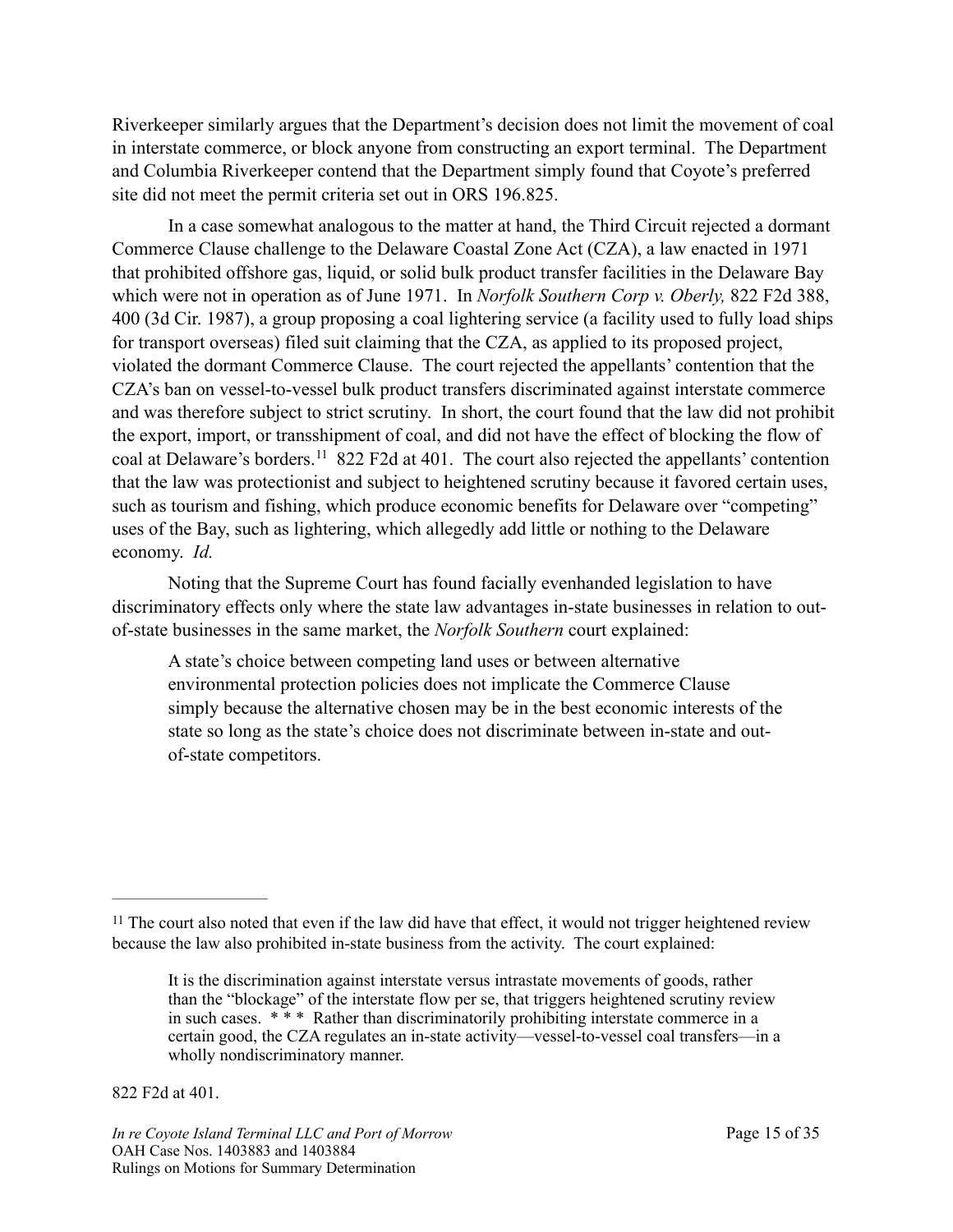<span id="page-15-1"></span>822F2d at 402. Citing to *Exxon Corp. v. Maryland*, 437 US 117 (1978), <sup>[12](#page-15-0)</sup> the court also rejected the notion that the CZA was discriminatory and subject to heightened scrutiny because out-ofstate firms were the only ones interested in engaging in the activity foreclosed by the regulation. *Id.* 

In addition, the *Norfolk Southern* court rejected the appellants' contention that heightened scrutiny should apply because the CZA burdened foreign commerce. The court held that for purposes of a foreign Commerce Clause analysis, the relevant burden on commerce is "the degree to which the state law impinges on the need for federal uniformity in the area of foreign trade policy." 822 F2d at 405. The court then found that because the CZA did not impose embargos, quotas or tariffs, and did not prevent the nation from speaking with one voice in regulating foreign commerce, the law did not impose any cognizable burden on foreign commerce. *Id.*

*Norfolk Southern* is instructive even though, in this instance, Montana and Wyoming are challenging the denial of a removal-fill permit to construct a loading dock at a specific site rather than a law banning bulk transfer facilities in a coastal zone. As in *Norfolk Southern,* the Department's permit denial is facially nondiscriminatory – it does not favor any in-state economic interests over out-of-state interests. Indeed, there is no indication that the Department's decision was designed to protect any local economic or commercial interests. Instead, the Department's decision is founded on environmental concerns and protection of natural resources.

 Like the law prohibiting new bulk transfer facilities at issue in *Norfolk Southern*, the Department's denial of the permit does not impair the free flow of goods across state borders. As the Department and Columbia Riverkeeper note, the permit denial does not prohibit trains, trucks, barges, or other commercial vehicles from crossing into Oregon or moving across the state. The permit denial does not prohibit the movement of coal in interstate commerce, it just prevents the construction of an industrial loading dock at the Port of Morrow. In addition, the fact that Oregon does not have a coal industry does not trigger heightened scrutiny. *See Exxon Corp v. Maryland,* 437 US 117.

 In summary, Montana and Wyoming have not shown that the Department's denial of the removal-fill permit discriminates against interstate commerce on its face, in its purpose or in its

<span id="page-15-0"></span><sup>&</sup>lt;sup>[12](#page-15-1)</sup> In *Exxon Corp. v. Maryland*, the State of Maryland enacted a statute that barred petroleum producers and refiners from operating retail gas stations in the state. Because there were no petroleum producers or refiners based in Maryland at the time, only out-of-state firms were initially impacted by the law. The Court noted, however, that "this fact does not lead, either logically or as a practical matter, to a conclusion that the State is discriminating against interstate commerce." 437 US at 125.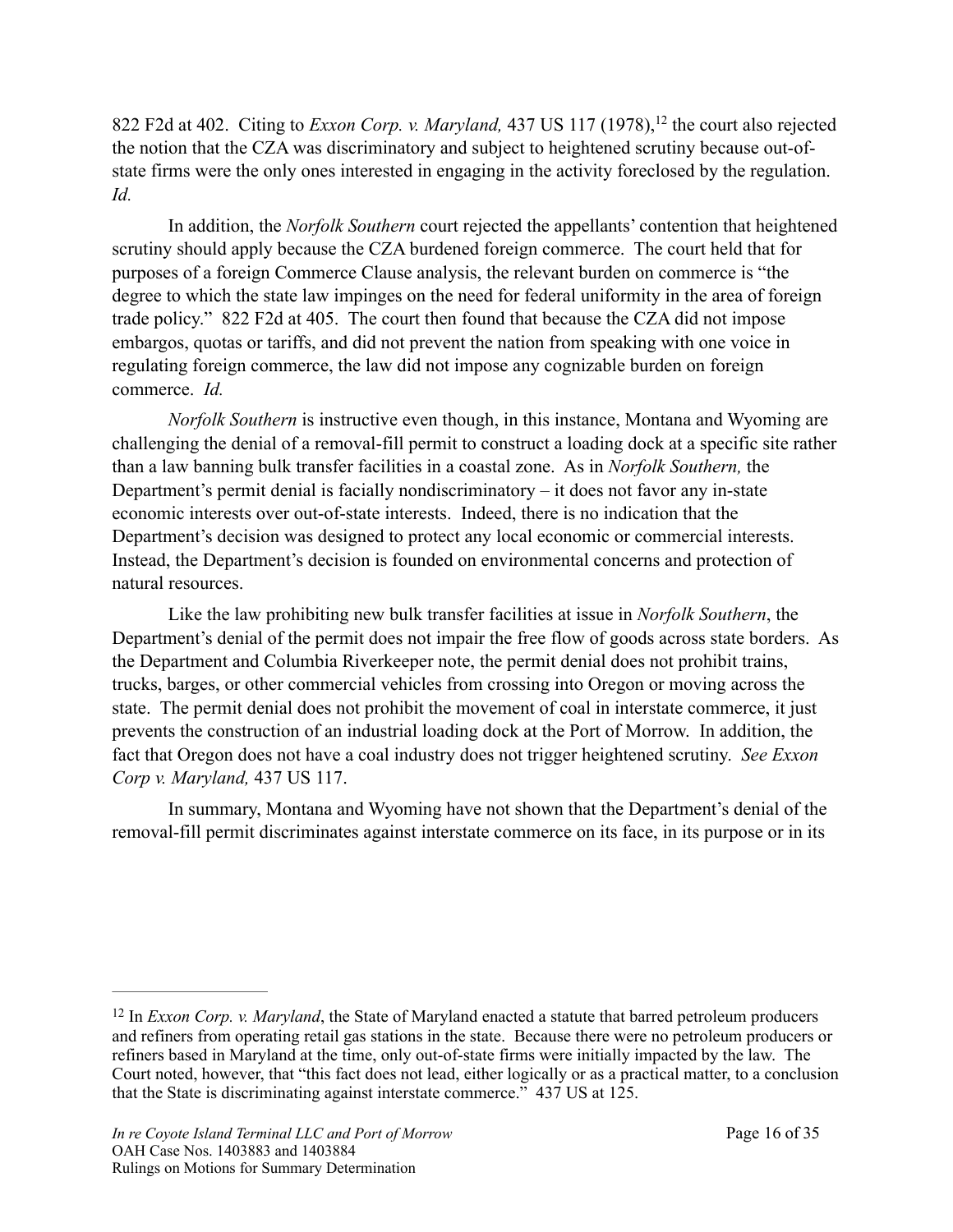<span id="page-16-1"></span>effect[.](#page-16-0)<sup>[13](#page-16-0)</sup> Because the heightened scrutiny standard does not apply, the next inquiry is whether the States have shown that the permit denial imposes an excessive burden on interstate commerce under the *Pike* balancing test.

### (b) *Balancing Test: Burden on Interstate Commerce*

In *National Ass'n of Optometrists & Opticians v. Harris,* 682 F3d 1144 (9<sup>th</sup> Cir. 2012), the Ninth Circuit addressed the standard for evaluating the validity of regulations that impose incidental burdens on interstate commerce:

Given the purposes of the dormant Commerce Clause, it is not surprising that a state regulation does not become vulnerable to invalidation under the dormant Commerce Clause merely because it affects interstate commerce. \* \* \* A critical requirement for proving a violation of the dormant Commerce Clause is that there must be a *substantial burden on interstate commerce.* \* \* \* These other significant burdens on interstate commerce generally result from inconsistent regulation of activities that are inherently national or require a uniform system of regulation. \* \* \* A classic example of this type of regulation is one that imposes significant burdens on interstate transportation. \*\*\*

Although dormant Commerce Clause jurisprudence protects against burdens on interstate commerce, it also respects federalism by protecting local autonomy. \* \* \* Thus, the Supreme Court has recognized that "under our constitutional scheme the States retain broad power to legislate protection for their citizens in matters of local concern such as public health" and has held that "not every exercise of local power is invalid merely because it affects in some way the flow of commerce between the States." \* \* \*

*Id.* at 1148 (citations omitted, emphasis in original).

 The *Harris* court explained that under *Pike,* the controlling question is whether the challenged law imposes a burden on interstate commerce that is clearly excessive in relationship to the putative local interests. After analyzing Supreme Court precedent, including *Exxon Corp. v. Maryland,* 437 US 117, and *Minnesota v. Clover Leaf Creamery, Co.*, 449 US 456 (1981), the Ninth Circuit held:

There is not a significant burden on interstate commerce merely because a nondiscriminatory regulation precludes a preferred, more profitable method of operating in a retail market. Where such a regulation does not regulate activities that inherently require

<span id="page-16-0"></span><sup>&</sup>lt;sup>[13](#page-16-1)</sup> To the extent Montana and Wyoming also contend that Department's denial of the permit violates the Foreign Commerce Clause, they have similarly failed to make such a showing. The Foreign Commerce Clause "restrains protectionist policies, but it also restrains the states from excessive interference in foreign affairs." *National Foreign Trade Counsel v. Natsios*, 181 F3d 38, 66 (1st Cir. 1999). Here, for the same reasons that the permit denial does not discriminate against interstate commerce, it also does not discriminate against foreign commerce. The fact that the States' coal is to be exported to Asia does not, in and of itself, trigger heightened scrutiny of the permit denial. As in *Norfolk Southern*, the Department's action imposes no legally cognizable burden on foreign commerce because it does not impose embargos, quotas or tariffs, or prevent the nation from speaking with one voice in regulating foreign commerce.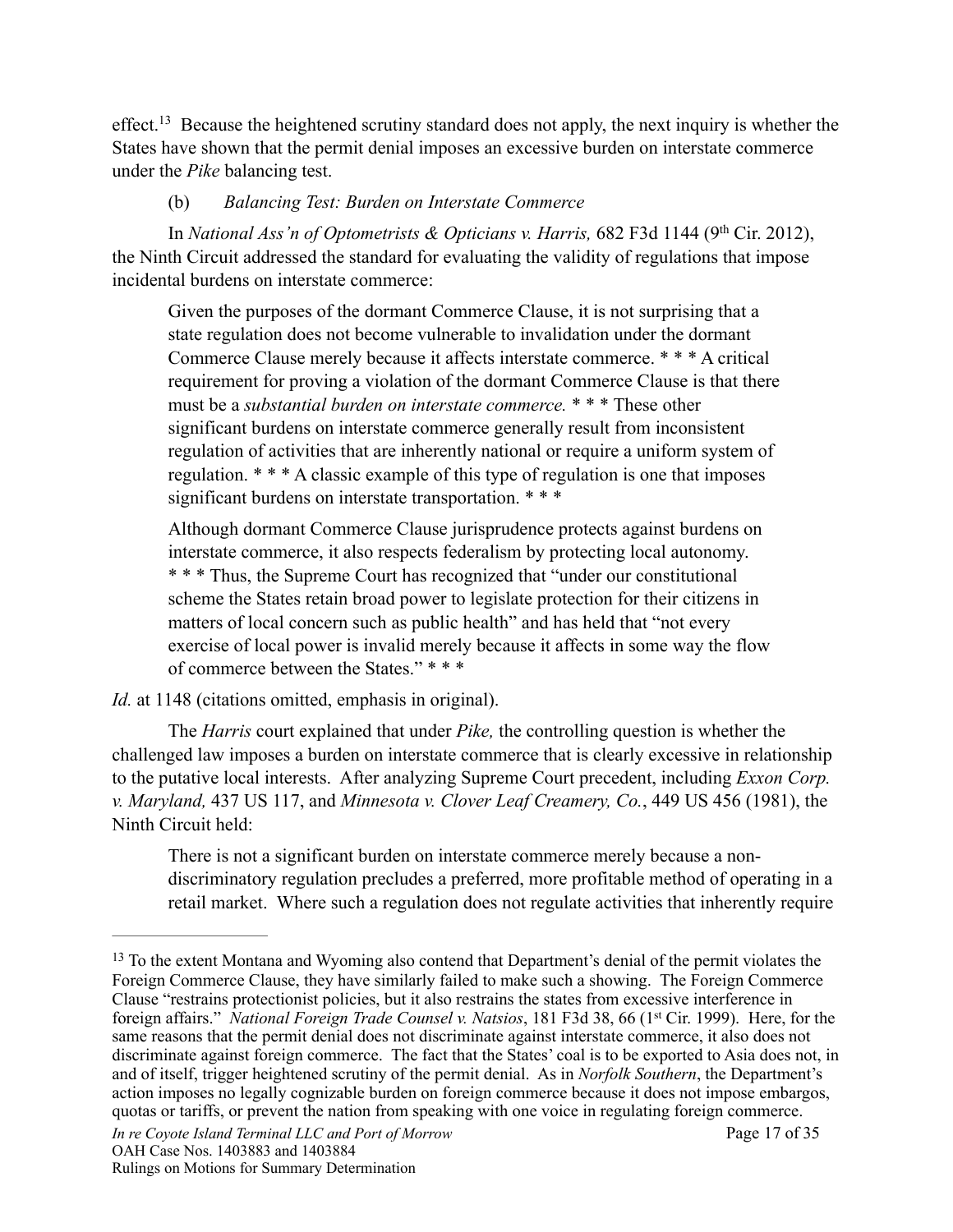a uniform system of regulation and does not otherwise impair the free flow of materials and products across state borders, there is not a significant burden on interstate commerce.

682 F3d at 1154-55. In addition, the *Harris* court found that if a regulation merely has an effect on interstate commerce but does not impose a significant burden on interstate commerce, then there is no need to examine the actual or putative benefits of the challenged regulation. The court explained:

This is the explicit lesson of *Exxon.* Once the *Exxon* Court determined that there was no discrimination and no significant burden on interstate commerce, it ended its dormant commerce clause analysis without assessing the value of the statute's purported benefits or actual benefits.

#### *Id.* at 1156 (citations omitted).

 In a similar vein, in *Norfolk Southern,* the court confirmed that the incidental burden on interstate commerce is "the degree to which the state action incidentally discriminates against interstate commerce relative to intrastate commerce. It is a comparative measure." 822 F2d at 406. The court explained that where the burden on out-of-state interests is no different from that placed on competing state interests, "it is simply a burden on commerce, rather than a burden on interstate commerce." *Id.* The court added:

[T]he case law makes clear that the Commerce Clause is concerned with protectionism and the need for uniformity and the holdings of the cases demonstrate that legislation will not be invalidated under the *Pike* test in the absence of discriminatory burdens on interstate commerce.

*Id.* at 406. In finding that the CZA did not discriminate against out-of-state interests or in favor of in-state interests, the *Norfolk Souther*n court concluded:

The necessity of a discriminatory burden is dispositive of this case. The burden identified by Norfolk Southern "is the total prevention of a new mode of export that may achieve undeniable commercial significance and that furthers national objectives." Norfolk Southern Br. at 46. This alleged burden, at base, is that CZA precludes coal exporters from lowering their average transportation costs. This kind of burden is not, however, a legally relevant incidental burden. It is a nondiscriminatory burden that must be shouldered by any coal transporter, regardless of state affiliation. Our observation in *American Trucking Associations, Inc. v. Larson* is equally pertinent here: If as is likely, the principal function of the Commerce Clause is to prevent discrimination against interstate commerce, then once it is conceded that there is no such discrimination, either facially or in application, the inquiry as to the burden on interstate commerce should end. \*\*\*

## *Id.* at 407.

 In this case, relying on *Florida Transportation Services, Inc. v. Miami-Dade County,* 703 F3d 1230 (11<sup>th</sup> Cir. 2012), the States argue that the Department's decision to deny the permit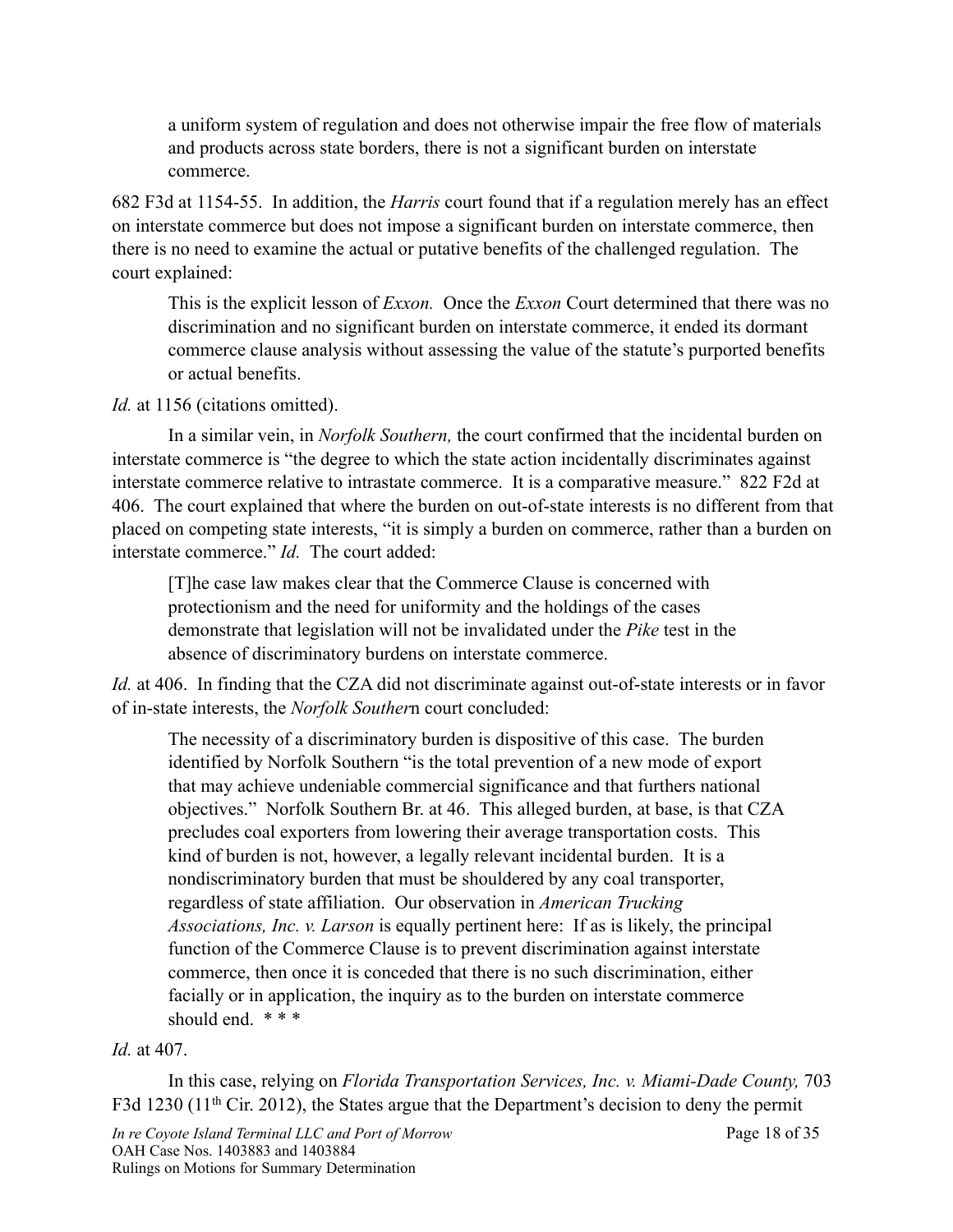<span id="page-18-2"></span>imposes an onerous burden on interstate commerce that is not outweighed by the Department's stated interest in the protection of a small but important fishery in the Port of Morrow[.](#page-18-0)<sup>[14](#page-18-0)</sup> Both Montana and Wyoming assert that the Department's decision significantly burdens interstate commerce because the practical effect of denying the permit is to force Coyote to build, at great expense, new rail facilities at Port Westward or abandon its plans for coal export entirely.<sup>[15](#page-18-1)</sup>

<span id="page-18-3"></span>*Florida Transportation Services* involved a Commerce Clause challenge to a county ordinance for the permitting of stevedores at the Port of Miami in Miami-Dade County. Florida Transportation Services (FTS) filed suit alleging that the County's Port Director did not follow the ordinance's requirements and instead protected incumbent stevedores and denied permits to new entrants and competition. Port of Miami stevedore permits expire annually and automatically on the same date each year, thereby requiring existing permit holders and new applicants alike to apply for a permit each year. The County's ordinance authorized the Port Director to renew an expiring permit only if the renewal application met the criteria for the issuance of a new permit. For three years, the Port Director had denied a permit to FTS, a Broward County stevedore business seeking to expand its services to the Port of Miami.

 In analyzing FTS's Commerce Clause claims, the court noted that "the Port Director's permitting practices were not even-handed and were designed to prevent competition." 703 F3d at 1257. The court found that instead of determining whether a permit applicant met the criteria for issuance of a new permit, the Port Director automatically granted new permits to the stevedore companies that held permits in the previous year and automatically denied permits to all companies that did not hold a permit in the previous year. The court concluded that the Port Director's permitting practices plainly burdened interstate commerce by making entry into the Port's stevedore market impossible. *Id.* 1258-59. Upon finding that the Port Director's permitting practices imposed a substantial burden on interstate commerce, the court balanced that burden against the local benefits the County attributed to the Port Director's practices, i.e., maximizing Port space and operational efficiencies and ensuring a skilled, experienced and safe pool of permitted stevedores. The court concluded that the discriminatory permitting practices did not further, but if anything rather disserved, the County's purported purposes and benefits. Ultimately, the court held that the record showed no local benefit rationally furthered by how the Port Director actually applied the stevedore permit ordinance. The court concluded as follows:

The burden on interstate commerce—effectively removing the Port of Miami stevedore market from the local, state, and national markets and preserving it for a select few privileged permit holders—is significant, whereas the actual permitting practices did not further any local benefits. Thus, the burden necessarily

<span id="page-18-0"></span><sup>&</sup>lt;sup>[14](#page-18-2)</sup> Wyoming argues: "The Department's decision to deny the Company's application to preserve fishing at a specific location that is designated as a commercial dock site at the Port of Morrow goes well beyond protection of a legitimate local interest and excessively and unduly burdens interstate commerce." State of Wyoming's Motion at 25.

<span id="page-18-1"></span><sup>&</sup>lt;sup>[15](#page-18-3)</sup> See State of Montana's Motion at 18-19; State of Wyoming's Motion at 25; States' Joint Response at 10.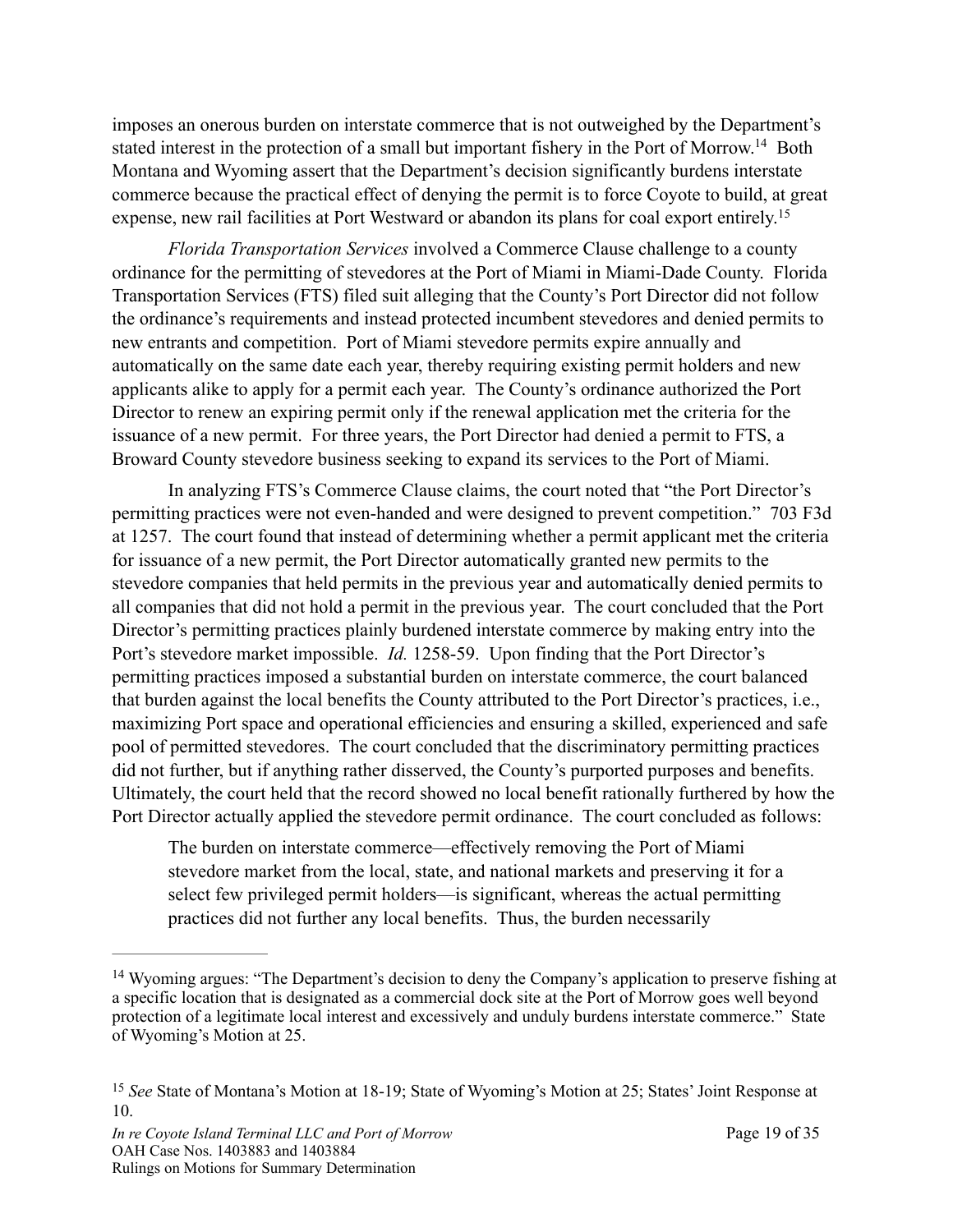exceeded them. Accordingly, the stevedore permit ordinance as applied violates the dormant Commerce Clause.

#### *Id.* at 1261-62.

 The preceding case law discussion, while lengthy, is necessary because it demonstrates why the *Florida Transportation Services* case does not support the States' Commerce Clause claims in this matter.

 Unlike the permit denials at issue in *Florida Transportation Services,* the Department's decision to deny Coyote's removal-fill permit application was not discriminatory. As discussed previously, the Department's decision has nothing to do with economic protectionism or preventing competition, and it does not favor in-state economic interests over out-of-state competitors. The Department simply determined that Coyote had not demonstrated that a loading dock was the best use of the state's waters at the proposed location. As the Department and Riverkeeper note, the Department's decision is agnostic as to the material to be loaded and the origins of the parties involved.

 The States have not shown that the Department's decision to deny the permit imposes a discriminatory or excessive burden on interstate commerce. Indeed, although the Department's decision may preclude the development of a coal export facility at the Port of Morrow, the result is an incidental burden on commerce generally, rather than a burden on interstate commerce. As in*Norfolk Southern*, this is not a legally relevant burden on interstate commerce.<sup>[16](#page-19-0)</sup> Because the States have not shown that the Department's action is discriminatory or that it imposes a significant burden on interstate commerce, the Commerce Clause analysis need not go any further.

#### <span id="page-19-2"></span>**2.** *Considering impacts to fishing in determining whether a project is "consistent with the protection, conservation and best use of the water resources in this state" under ORS 196.825(1)(a)*

In its Motion for Partial Summary Determination, the Department asserts that it may consider impacts to fishing and fisheries in determining whether the proposed fill or removal project is consistent with the protection, conservation and best use of the water resources of this statefor purposes of ORS 196.825(1)(a) and OAR 141-085-0565(3)(b).<sup>[17](#page-19-1)</sup> Noting that "water resources" includes not only the water itself but also "aquatic life and habitats therein and all

<span id="page-19-3"></span><span id="page-19-0"></span><sup>&</sup>lt;sup>[16](#page-19-2)</sup> The Oregon Court of Appeals took a similar approach in rejecting a Commerce Clause challenge to Oregon's bottle bill in *American Can Co. v. OLCC,* 15 Or App 618 (1974). There, the court noted: "The bottle bill is not discriminatory against interstate commerce and is not intended to operate to give Oregon industry a competitive advantage against outside firms. The ban on pull tops and the deposit-and-return provisions apply equally to all distributors and manufacturers whether Oregon-based or from out of state." *Id.* at 704.

<span id="page-19-1"></span><sup>&</sup>lt;sup>[17](#page-19-3)</sup> Department's Motion for Partial Summary Determination at 12-13. OAR 141-085-056(1)(b) parrots ORS 196.825(1)(a), stating that the Department will issue a permit if it determines the project "Is consistent with the protection, conservation and best use of the water resources of this state as specified in ORS 196.600 to 196.990."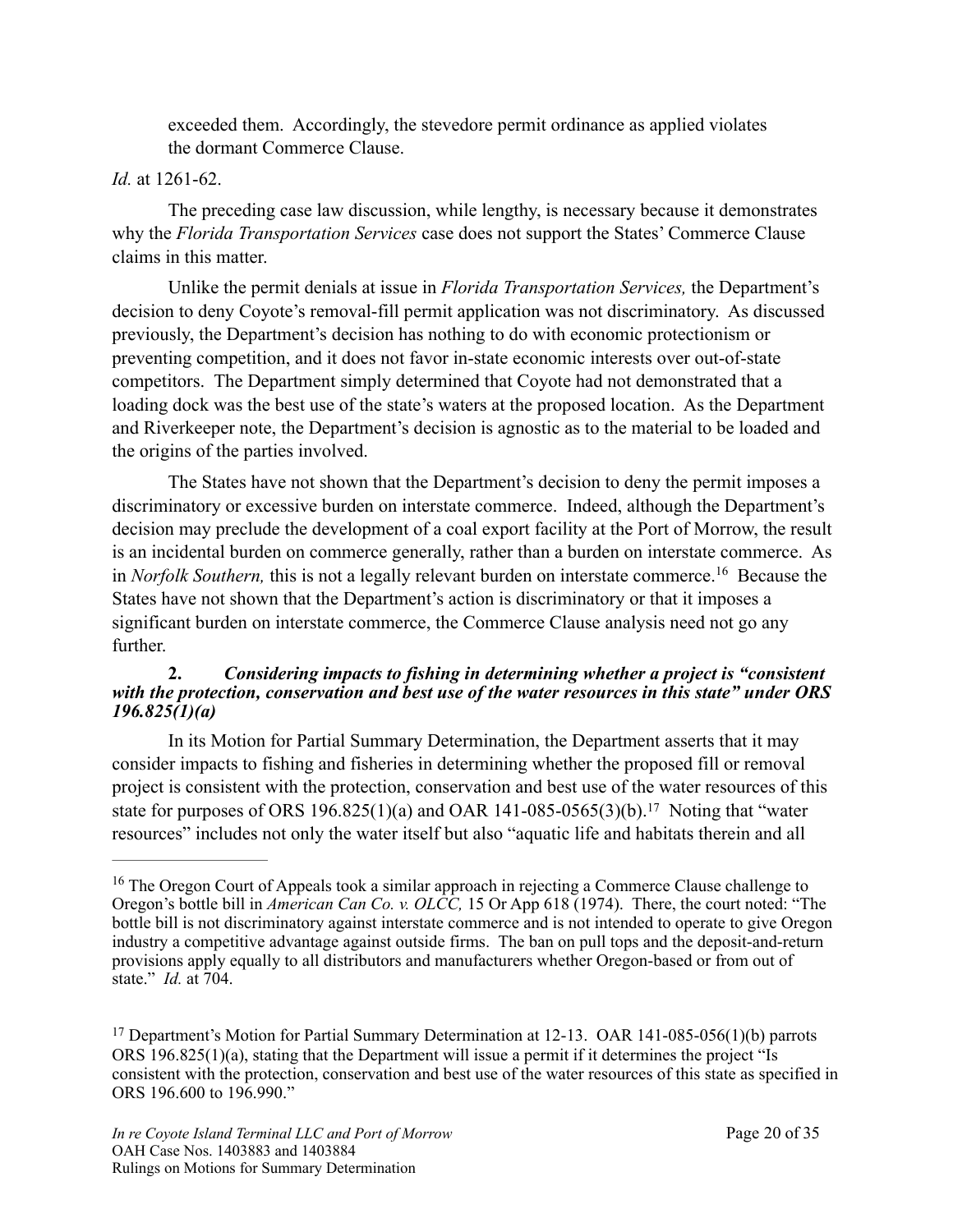other natural resources in and under" the waters of the state (ORS 196.800(14)) and that "aquatic life and habitats" means "the aquatic environment including all fish \* \* \* dependent upon environments created and supported" by the waters of the state (OAR 141-085-0510(2)), the Department contends that it may consider impacts on fishing (and fisheries) as part of its determination whether a proposed project is consistent with the best use of water resources.

 CIT does not specifically assert that the Department lacks the authority to consider impacts to fishing under ORS 196.825(1)(a), but argues instead that, based on the Department's prior practice and interpretation of the statute, the Department is limited to considering the factors listed in ORS 196.825(3)(a) through (i) in evaluating an individual permit application. CIT further asserts that nothing in subsection (3) specifically authorizes the Department to consider impacts to fishing activity at the proposed project site.

 At this stage, the question is simply one of statutory interpretation: whether the Department has authority under ORS 196.825(1)(a) to consider impacts to fishing in determining whe[t](#page-20-0)her a project<sup>[18](#page-20-0)</sup> is consistent with the protection, conservation and best use of water resources. For the reasons set out below, I find the Department has such authority.

 OAR 196.805 sets out the policy behind the fill and removal statutes. As pertinent here, the statute provides:

<span id="page-20-1"></span>(1) The protection, conservation and best use of the water resources of this state are matters of the utmost public concern. Streams, lakes, bays, estuaries and other bodies of water in this state, including not only water and materials for domestic, agricultural and industrial use but also habitats and spawning areas for fish, avenues for transportation and sites for commerce and public recreation, are vital to the economy and well-being of this state and its people. Unregulated removal of material from the beds and banks of the waters of this state may create hazards to the health, safety and welfare of the people of this state. *Unregulated filling in the waters of this state for any purpose, may result in interfering with or injuring public navigation, fishery and recreational uses of the waters. In order to provide for the best possible use of the water resources of this state, it is desirable to centralize authority in the Director of the Department of State Lands, and implement control of the removal of material from the beds and banks or filling of the waters of this state.* 

*(2) The director shall take into consideration all beneficial uses of water including streambank protection when administering fill and removal statutes.* 

#### (Emphasis added.)

 Considering the statutory directive that the director take into consideration "all beneficial uses of water" when administering the fill and removal statutes, the recognition that "habitats and spawning areas for fish" and "sites for commerce and public recreation" are matters within

<span id="page-20-0"></span><sup>&</sup>lt;sup>[18](#page-20-1)</sup> "Project" is defined by OAR 141-085-0510(72) (2010) as follows: "Project' means the primary development or use, having independent utility, proposed by one person. A project may include more than one removal-fill activity."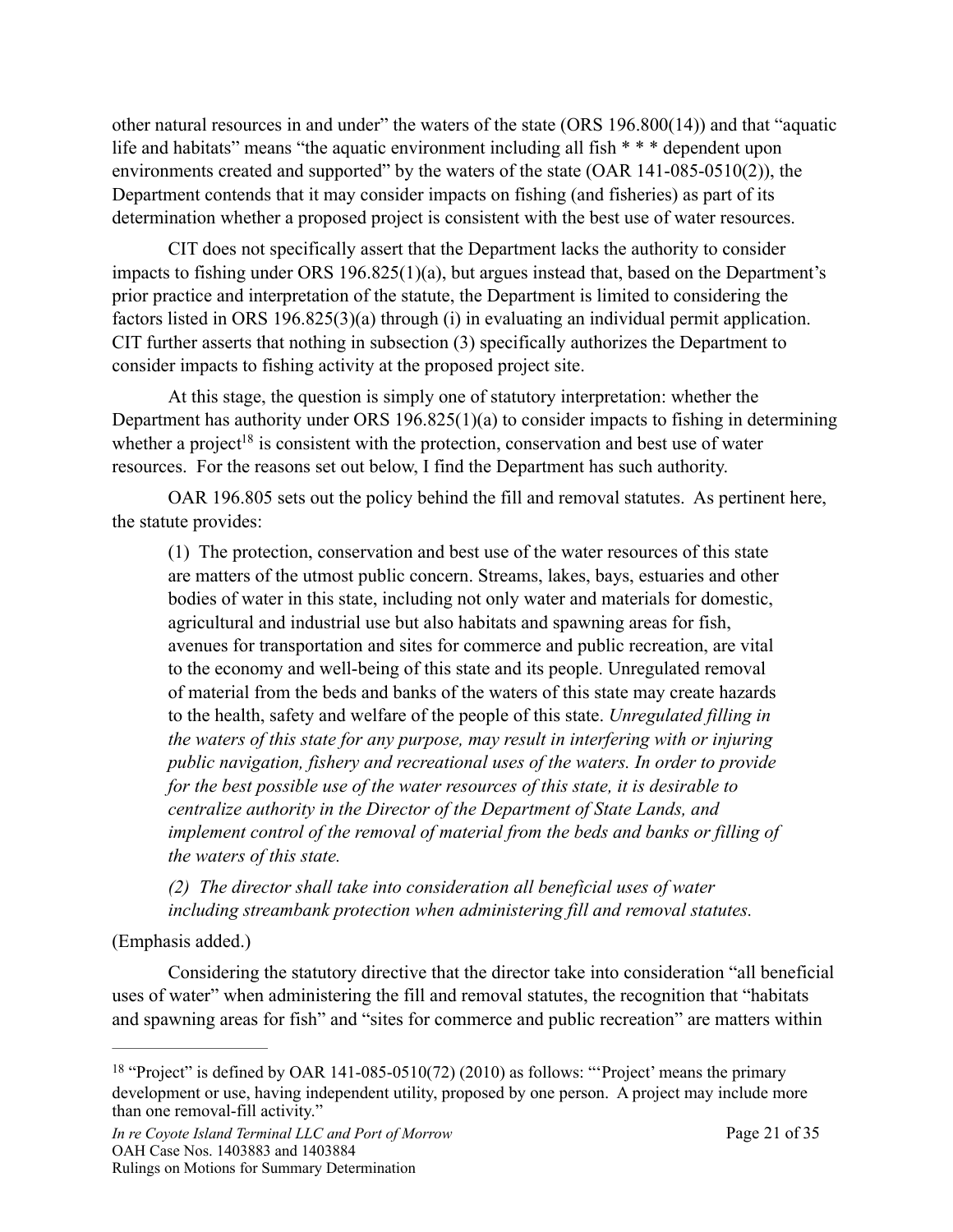the Department's concern, it is clear that fisheries and fishing fall within the use of water resources in this state. Indeed, the legislature specifically acknowledged that that unregulated filling of the waters of this state can adversely impact fisheries and recreational uses of the waters. Consequently, I find that the Department has the general authority under ORS 196.825(1) to consider impacts to fishing and/or fisheries at or near a proposed fill or removal site in determining whether to grant or deny a removal-fill application.

 CIT's arguments regarding the limited scope of the Department's review under ORS 196.825(3) are addressed below. Additionally, while the Department may, as a matter of law, consider impacts to fishing and fisheries in making a permit determination, it remains a matter in dispute for hearing whether, and to what extent, the Department considered impacts to fishing activity (and CIT's Fishing Mitigation Plan) in denying the permit in this case.

### **3.** *Considering impacts to fishing in determining whether a proposed fill "conforms to sound policies of conservation" under ORS 196.825(3)(e)*

<span id="page-21-2"></span> The Department also seeks a determination that it is authorized to consider impacts to fishing and recreation in determining whether the proposed fill "conforms to sound policies of conservation"under ORS [19](#page-21-0)6.825(3)(e).<sup>19</sup> CIT, on the other hand, asserts that the statute does not authorize the Department to consider impacts to fishing as the plain language of the provision directs the Department to consider policies of "conservation," and not the act of fishing. [20](#page-21-1)

<span id="page-21-3"></span> As noted above, at this summary determination stage, the question is one of statutory interpretation: whether the Department has the authority to consider the impact the proposed fill will have on fishing activity at the project site. I find, as a matter of law, the Department has such authority. However, in this case, it remains a factual matter in dispute for hearing whether the Department erred in concluding that the proposed fill does not conform to sound policies of conservation because of a small but longstanding fishery in the project area.

 "Conservation" is defined as, among other things, "a: planned management of a natural resource to prevent exploitation, destruction, or neglect <wildlife~> <~of the Northwest> b: the wise utilization of a natural product esp. by a manufacturer so as to prevent waste and ensure future use of resources that have been depleted \* \* \*." *Webster's Third New World Int'l Dictionary* 483 (2002 ed.) As discussed above, ORS 196.805(2) requires that the Department consider "all beneficial uses of water" when administering the removal-fill statutes. Additionally, the legislature has recognized that "unregulated filling in the waters of this state \* \* \* may result in interfering with or injuring public navigation, fishery and recreational uses of the

<span id="page-21-1"></span><sup>[20](#page-21-3)</sup> CIT's Response at 17.

<span id="page-21-0"></span> $19$  Department's Motion for Partial Summary Determination at 10-11. As found above, in determining whether the proposed fill conforms to sound policies of conservation and would not interfere with public health and safety, the Department stated, "For example, the proposed fill would obstruct the small but important long-standing fishery in the project area." (Findings and Order at 8.)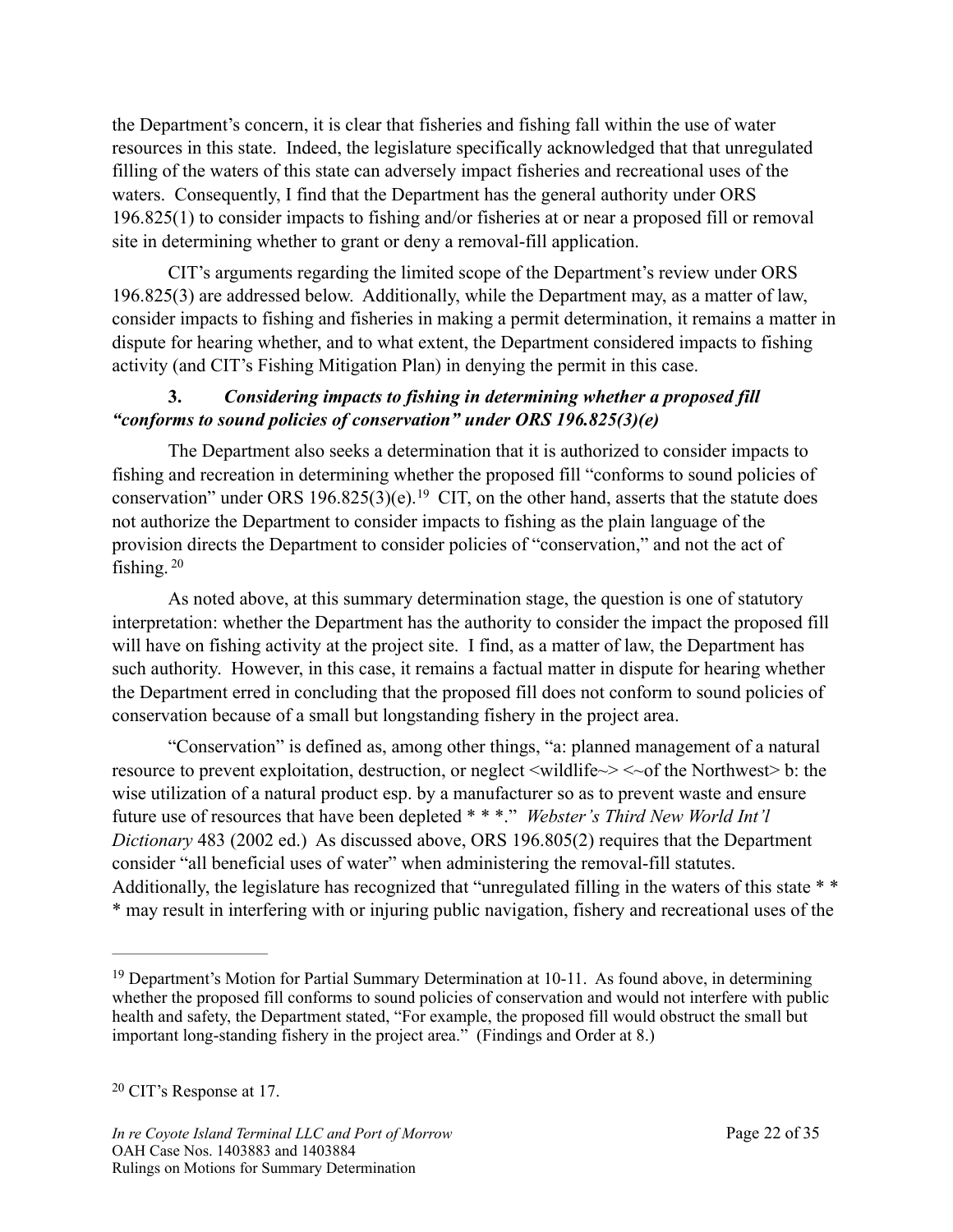waters." ORS 196.805(1). Given the stated policy and purpose behind Oregon's removal-fill laws, and the meaning of the term conservation (in particular, the planned management of a natural resource and wise utilization of a natural product), it is reasonable to conclude that impacts to fishing and fisheries fall within the determination whether a proposed fill or removal "conforms to sound policies of conservation," under ORS 196.825(3)(e).

<span id="page-22-3"></span> Furthermore, the absence of any specific reference to fishing in ORS 196.825(3) does not preclude the Department from considering what, if any, impact a proposed removal fill project would have on this use of state waters. While ORS 196.825(3) identifies the criteria the Department must consider in determining whether to issue a permit, nothing in the wording of the statute suggests the list is exclusive[.](#page-22-0)<sup>[21](#page-22-0)</sup> As courts have recognized for years, the legislature knows how to write an exclusive list. *See, e.g., Oregonians for Sound Economic Policy v. SAIF,*  187 Or App 621, *rev. den.,* 336 Or 60 (2003) (explaining that the legislature "certainly knows how" to enact wording that communicates an intent that a statutory scheme be exclusive); *Langlotz v. Noelle, 179 Or App 317, rev. den. 334 Or 260 (2002[\)](#page-22-1)<sup>[22](#page-22-1)</sup> ("Had it wanted to write an* exclusive list, the legislature could have done so with a variety of locutions."); *Richardson v. ODOT,* 253 Or App 456 (2012) (holding that a statute, as written, did not expressly prohibit DMV from considering evidence of defenses other than the three listed.) Consequently, in determining whether to issue a permit, the Department must consider the nine criteria set out in ORS 196.825(3) and may, in its discretion, consider other impacts a proposed fill or removal will have on water resources of this state, including impacts to fishing and fishery uses.

## <span id="page-22-4"></span> *4. Considering impacts of the project versus impacts of the proposed fill or removal under ORS 196.825*

<span id="page-22-5"></span> In the Joint Motion, CIT seeks a determination that the Department's considerations conform to the plain language of ORS 196.825(3) and, for purposes of  $196.825(3)(a)$ , (b), (e), (f), (h), and (i), the considerations be limited to "the proposed fill or removal" as opposed to the project as a whole.<sup>[23](#page-22-2)</sup> Citing to *Examilotis v. Dep't of State Lands*, 229 Or App 522 (2010) and a

<span id="page-22-0"></span>*Examilotis v. Dep't of State Lands*, 229 Or App 522 (2010), discussed in more detail *infra*, does not [21](#page-22-3) suggest otherwise. The fact that the Department did not err in confining its review of a particular permit application to the specific criteria set forth in ORS 196.825(3) does not mean the Department lacks the authority to consider any other impacts a proposed fill or removal may have on the water resources of the state. Again, ORS 196.805(2) requires that the Department director consider "*all beneficial uses of water* including streambank protection when administering fill and removal statutes."

<span id="page-22-2"></span><span id="page-22-1"></span> $^{22}$  $^{22}$  $^{22}$  In *Langlotz v. Noelle*, the plaintiff challenged a county sheriff's authority to demand certain information on an application for a concealed handgun license. The plaintiff argued that the provisions of ORS 166.291, the statute setting forth the procedures and criteria for obtaining a concealed handgun license from a county sheriff, limited the information the sheriff may require of applicants and required the sheriff to issue a license upon the applicant providing such information. The court rejected the plaintiff's contentions based on the plain language of the statute. 179 Or App 317.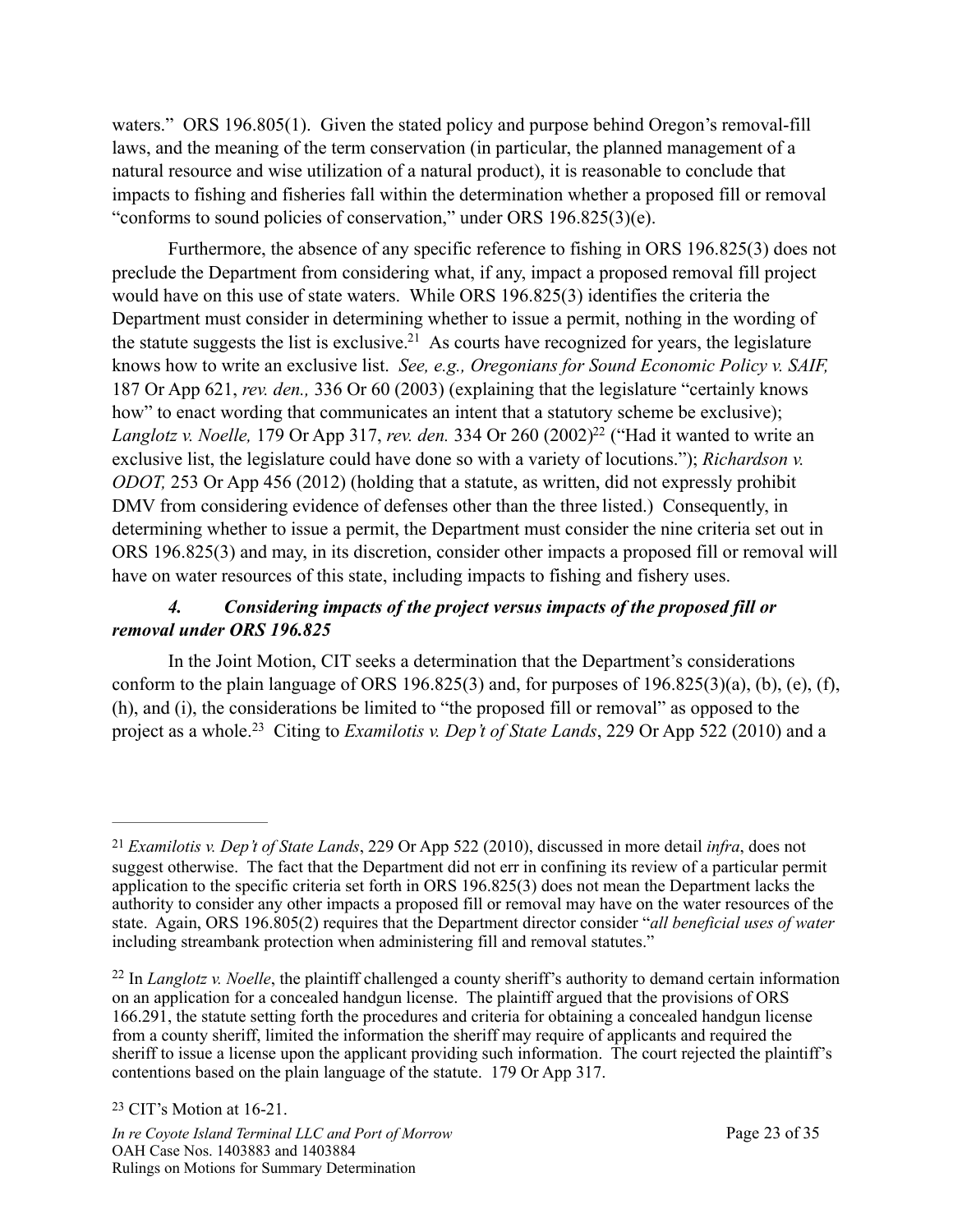<span id="page-23-2"></span>Department Appellate Brief in a case currently pending before the Oregon Court of Appeals, <sup>[24](#page-23-0)</sup> CIT contends that the Department may not evaluate the impacts of the project's operation except when conducting its review of the alternative analysis under ORS 196.825(3)(c).<sup>25</sup>

<span id="page-23-3"></span> The Department does not dispute that the provisions of ORS 196.825(3) direct it to consider the impacts of the proposed removal or fill as opposed to the operational impacts of the project. The Department contends, however, that whether it sufficiently distinguished between impacts of the proposed fill and impacts of the project in making its determination in this case is a factual matter to be resolved at hearing.

Columbia Riverkeeper, on the other hand, argues that CIT is not entitled to a ruling in its favor because the Department's authority to evaluate removal-fill permit applications is not as restricted as CIT asserts. Columbia Riverkeeper avers that, in light of the language of ORS 196.825(1), which was amended in 2007 and expressly requires the Department to consider impacts to the "project," the Department is not strictly limited in its consideration to the removalfill activity or the nine factors enumerated in ORS 196.825(3).

 In *Examilotis v. Dep't of State Lands*, 229 Or App 522 (2010), the court, interpreting a former version of ORS 196.825 and rules promulgated thereunder, found that the Department did not err in failing to consider certain issues in connection with granting a removal-fill permit to the Coos County Salmon Trout Enhancement Program Commission (Coos STEP) to construct a fish hatchery. There, the petitioners challenged the Department's granting of the permit asserting that the Department was required, by its own rules, to consider public health and safety impacts of the hatchery project as a whole (the proposed plan to move and reconstruct the hatchery), as opposed to impacts associated with the proposed fill. The rules in effect at the time directed the Department to consider, among other things, whether "the project would interfere with public health and safety" and "the degree to which, if at all, the project will increase erosion or flooding upstream and downstream of the project or redirect water from the project site onto adjacent nearby lands." 239 Or App at 532. In affirming a Department final order granting Coos STEP's permit, the court held that although the term "project" covers activities and uses beyond fill and removal activities, the Department had the authority not to apply rules that exceeded its

<span id="page-23-0"></span>CIT relies on the Department's December 2013 Answering Brief in *Coos WaterKeeper v. Port of Coos* [24](#page-23-2) *Bay, CA A154347 (OAH Case No. 1202690). There, the petitioners challenged the Department's* issuance of a permit to the Oregon International Port of Coos Bay for the removal and fill necessary to construct a new multi-user slip, dock, and access channel adjacent to the Coos Bay Navigation Channel. The issues on appeal involve the scope of the Department's review of the permit under ORS 196.825(1) and, in particular, the question of whether the statute requires the Department to consider the impacts of operations that could result from developments for which removal or fill is proposed. In its brief, the Department argued that it was not required under ORS 196.825(1) to conduct a sweeping review of the operational impacts of a project for which the removal-fill is proposed, and did not err by looking only to the criteria of *former* ORS 196.825(2) (since renumbered 196.825(3)) in determining whether to issue the permit. Attachment 1 to CIT's Joint Reply.

<span id="page-23-1"></span><sup>&</sup>lt;sup>[25](#page-23-3)</sup> As set out above, ORS 196.825(3)(c) is the only subsection that refers to the project: It requires consideration of "the availability of alternatives to the project for which the fill or removal is proposed."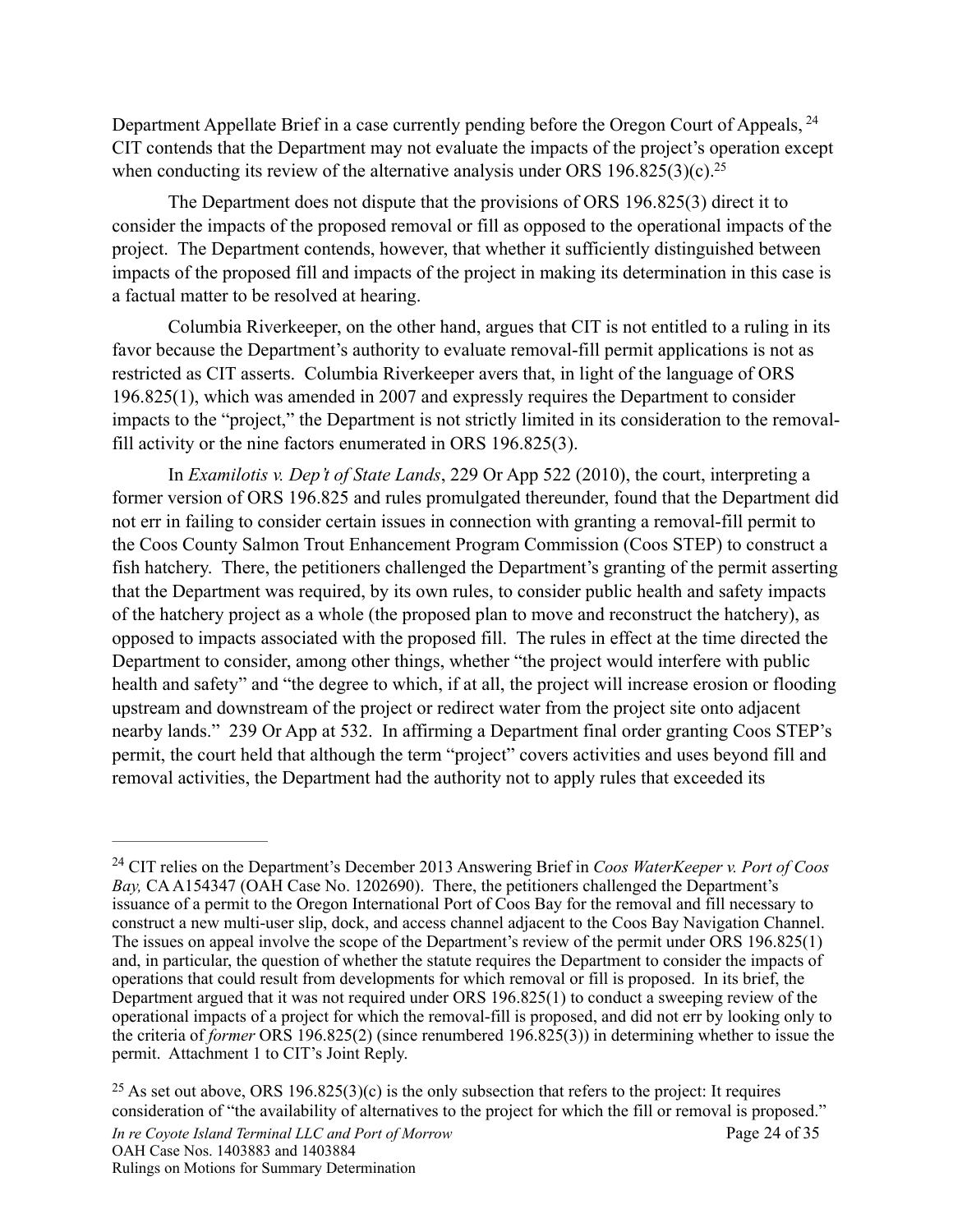rulemaking authority, and it "did not err in confining the scope of its rules to the requirements for issuing a fill or removal permit under ORS 196.825." *Id*.

<span id="page-24-3"></span>*Examilotis* stands for the proposition that the Department acted within its authority in confining its analysis of Coos STEP's permit application to the nine criteria enumerated in the statute. The case does not, however, answer the question on which CIT seeks summary determination in this case, which is whether the Department is legally barred from considering the operational impacts of a ["](#page-24-0)project"<sup>[26](#page-24-0)</sup> in making its determination on a removal-fill permit, except in the context of the alternatives analysis required under ORS 196.825(3)(c). After consideringthe text and context of ORS  $196.805^{27}$  $196.805^{27}$  $196.805^{27}$  and  $196.825$ , and mindful of the fact that, in 2007 the legislature amended ORS 196.825(1) and replaced the terms "removal" and "fill" with the word "project," I decline to find that the Department's authority is so constrained.

<span id="page-24-4"></span> By the plain language of ORS 196.825(1), the Department has the authority and discretion to consider the impact that a proposed "project" may have on the waters of this state. The fact that the Department has historically limited its permit review to the nine criteria identified in ORS 196.825(3) does not mean the Department is statutorily required to do so. Stated differently, there is nothing in the Oregon Removal-Fill law that prohibits the Department from considering other aquatic impacts, if any, associated with the operation of the project for which the fill or removal is proposed in determining whether to issue a permit. CIT is not, therefore, entitled to a favorable ruling on this issue.

 Additionally, I agree with the Department that the extent (if any) to which the Department considered the adverse impacts that the operations of the proposed project (a coal export facility) would have on the water resources of this state (the Lake Umatilla section of the Columbia River) is a question of material fact that precludes summary determination.

## **5.** *Applicability of ORS 196.825(1)(b)*

<span id="page-24-5"></span> In the Joint Motion, CIT contends that ORS 196.825(1)(b) does not apply to its permit application and the Department is precluded from relying on this provision as an alternative basis on which to deny the permit because the proposed dock would not be built on state-owned lands[.](#page-24-2)<sup>[28](#page-24-2)</sup> Specifically, citing to OAR 141-085-0565(3)(c) and OAR 141-085-550(5)(j), CIT argues that it is not appropriate for the Department to consider whether the project would unreasonably interfere with the paramount policy of the state to preserve the use of state waters

<span id="page-24-0"></span><sup>&</sup>lt;sup>[26](#page-24-3)</sup> As noted previously, "project" means the primary development or use, having independent utility, proposed by one person. OAR 141-085-0510(72) (2010).

<span id="page-24-2"></span><span id="page-24-1"></span> $27$  As set out previously, ORS 196.805 identifies the protection, conservation and best use of water resources of this state as matters of the utmost public concern, and authorizes the Director of the Department to control the removal of material from the beds and banks and filling of the waters of this state.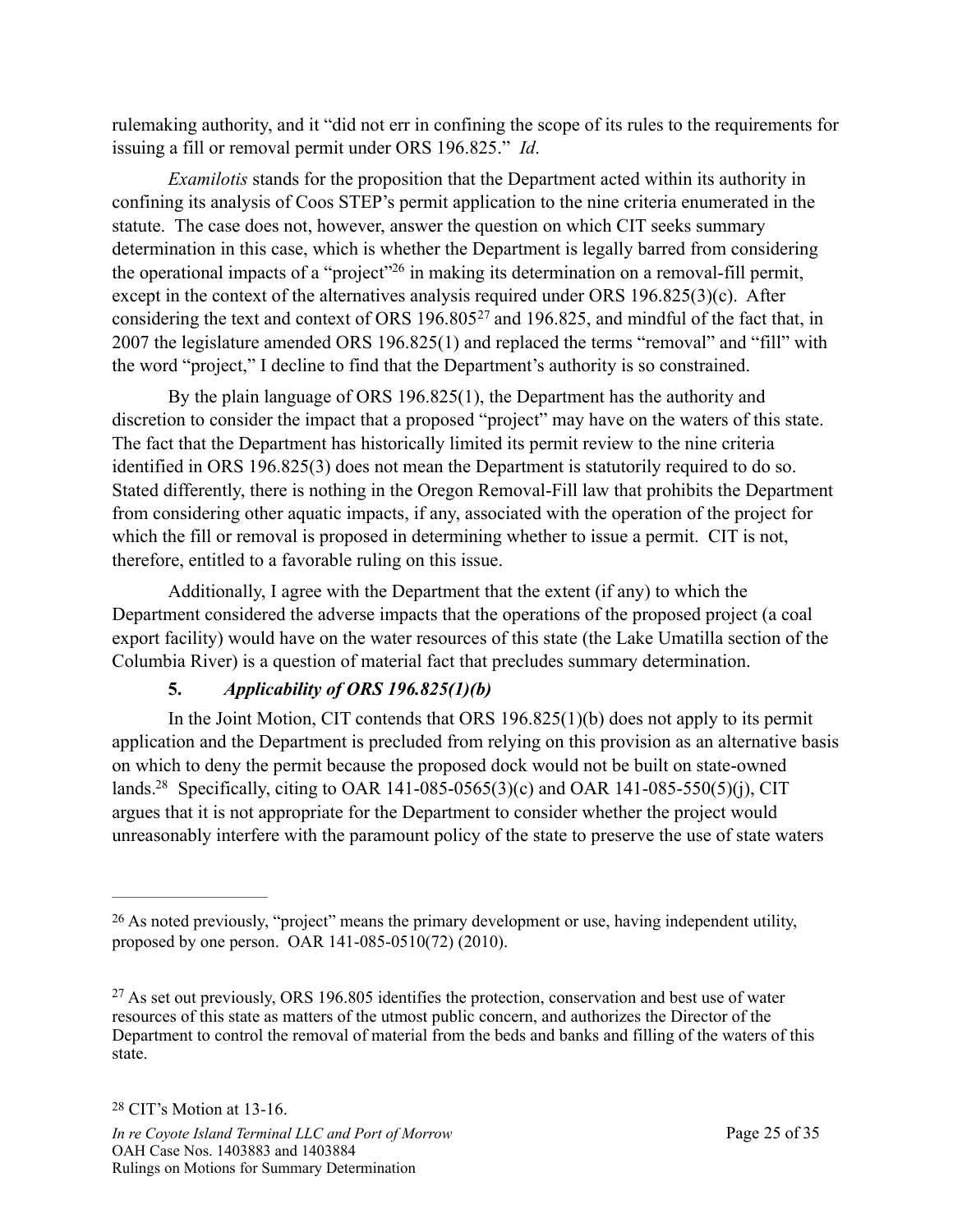for navigation, fishing and pubic recreation because the rules, in particular OAR 141-085-0565(3)(c), limit the application of this determination to projects on state-owned lands.

 The Department, on the other hand, contends that ORS 196.825(1)(b) is applicable and, to the extent that OAR 141-085-0565(3)(c) purports to limit the requirement for a navigation, fishing and public recreation determination to state-owned lands, the rule is inconsistent with the governing statute and therefore invalid.

 As set out above, ORS 196.825(1)(b) authorizes the Department to issue a permit if the director determines the project described in the application: "Would not unreasonably interfere with the paramount policy of the state to preserve the use of state waters for navigation, fishing and pubic recreation." OAR 141-085-0565(3)(c) parrots the statutory language, but adds the qualifying clause "when the project is on state-owned lands."

*Examilotis v. Dep't of State Lands* is instructive on this issue. There, the court found that the Department exceeded its rulemaking authority when it adopted a rule that expanded the scope of review beyond the provisions of ORS 196.825. The court noted, "DSL had authority not to apply rules that exceeded its rulemaking authority." 239 Or App at 532. Here, the Department's rule purports to narrow the scope of review under ORS 196.825 by adding a qualifier to the navigation, fishing and recreation determination "when the project is on state-owned lands."

It is a well-known principal of administrative law that an agency may not adopt rules inconsistent with an applicable statute. *Lane County v. Land Conservation and Development Commission,* 325 Or 569 (1997) (citing *Sunshine Dairy v. Peterson,* 183 Or 305, 326-27 (1948)). On its face, the rule is inconsistent with the statute. ORS 196.825(1) currently requires the director to make two determinations: (a) whether the project is consistent with protection, conservation and the best use of water resources and (b) whether the project would unreasonably interfere with the use of state waters for navigation, fishing and public recreation. Nothing in the language of the statute indicates that the latter determination applies only if the project is not state-owned lands.

CIT argues that the legislative history behind ORS 196.825(1)(b) demonstrates that the navigation, fishing and recreation determination arises out the Public Trust Doctrine and the state's obligation to protect the *jus publicum* interest in tidelands and the beds and banks of stateowned waterways. CIT contends that because OAR 141-085-0565(3)(c) is consistent with the legislative history of the statute, the rule is valid. CIT further asserts that historically, the Department has only undertaken a navigation, fishing and recreation determination upon a finding that state-owned submerged/submersible lands are involved.

The validity of the rule is not the determinative issue here, however. Instead, for purposes of this ruling, the pertinent issue, as put forth by CIT, is whether the Department is legally precluded from determining whether the proposed industrial dock would unreasonably interfere with the paramount policy of this state to preserve the use of its waters for navigation, fishing and public recreation because the dock would not be built on state-owned lands. In short, the answer is no. The statute trumps the rule. Despite the language of OAR 141-085-0565(3)(c),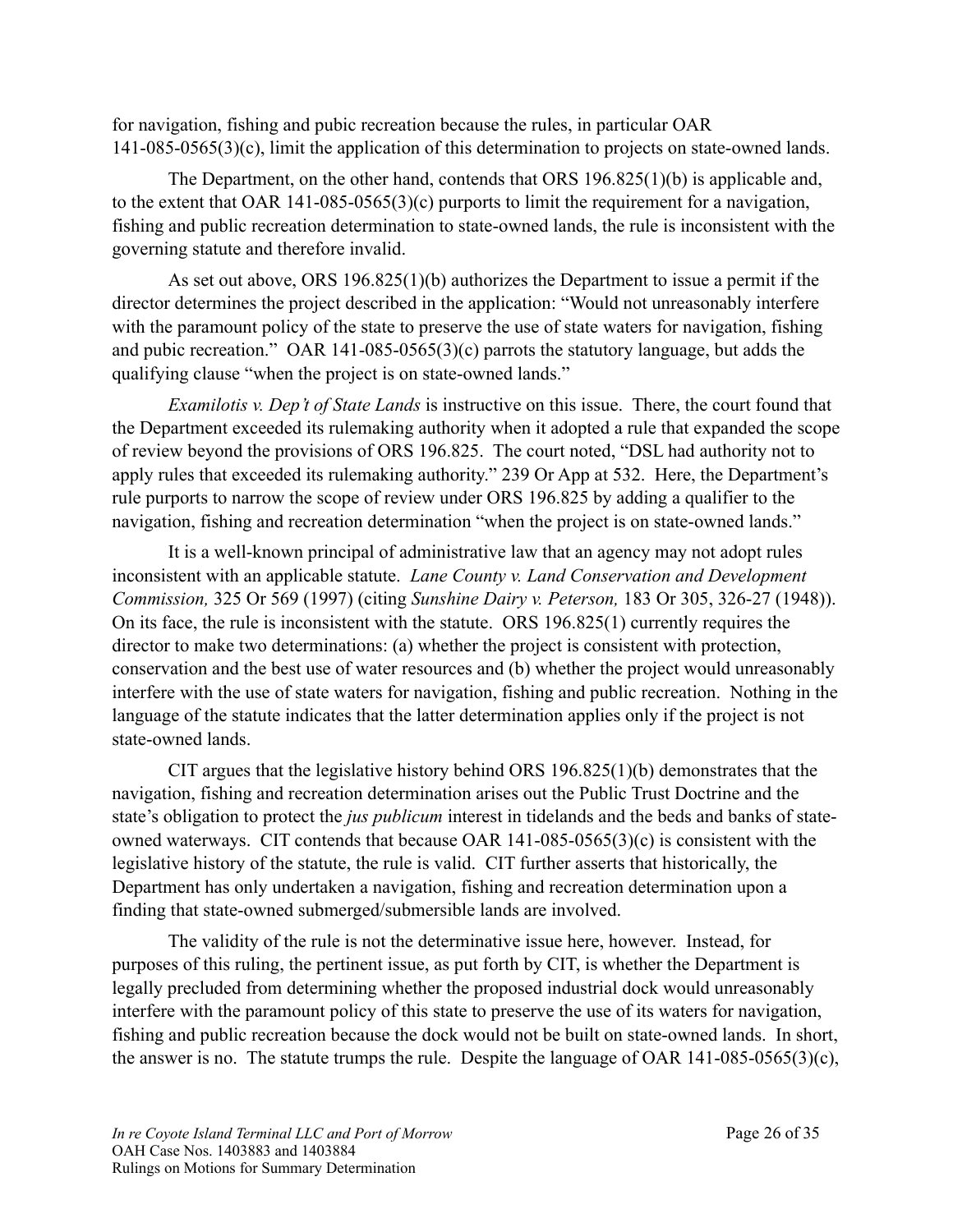the Department is *not* legally precluded from making a navigation, fishing and public recreation determination on CIT's permit application. [29](#page-26-0)

<span id="page-26-2"></span>The statute is clear in its terms, and there is no language that limits the Department's authority in this regard to projects on state-owned land. It is a well-known maxim of statutory construction that one is not to insert what has been omitted, or to omit what has been inserted. ORS 174.010. It is also noteworthy that the statute requires a determination of the project's impact upon "the water resources of this state" without regard to ownership of the affected land. Indeed, had the legislature truly intended to preclude the Department from evaluating certain impacts of a removal-fill project based on the ownership of the underlying land, it could and would, have done so.

Because ORS 196.825(1)(b) expressly authorizes the Department director to determine whether the project would unreasonably interfere with navigation, fishing and public recreation, the Department did not err by making such a determination in this case. As a matter of law, CIT is not entitled to a favorable ruling on this issue.

### **6.** *Practical alternatives to the project that do not involve impacts to waters of the state*

 In its Motion for Partial Summary Determination, the Department seeks a determination that it was entitled under ORS 196.825(3)(c) to require Coyote to provide an analysis of alternatives to the proposed project that did not involve any fill or removal. The Department also contends that Coyote failed to provide an analysis that satisfied the requirements of this section.<sup>30</sup>In response, CIT contends that Coyote provided the required alternatives analysis with its application, and whether that analysis adequately and completely addressed other project sites remains a matter in dispute for hearing.

<span id="page-26-3"></span>A review of the parties' briefs on this issue reveals no true legal dispute, only factual questions. Indeed, both the Department and CIT seem to agree that the Department can require an applicant to provide an analysis of alternative projects that do not involve any fill or

<span id="page-26-0"></span><sup>&</sup>lt;sup>[29](#page-26-2)</sup> As the *Examilotis* court noted, the Department's rulemaking authority "is limited to those rules that 'carry out the provisions' of various statutes, including ORS 196.825. Put another way, the agency's rulemaking authority is confined to policies that implement its statutory authority and does not include the authority to issue rules that expand *or neglect* those responsibilities." 239 Or App at 533 (emphasis added).

<span id="page-26-1"></span><sup>&</sup>lt;sup>[30](#page-26-3)</sup> Department's Motion for Partial Summary Determination at 8-10.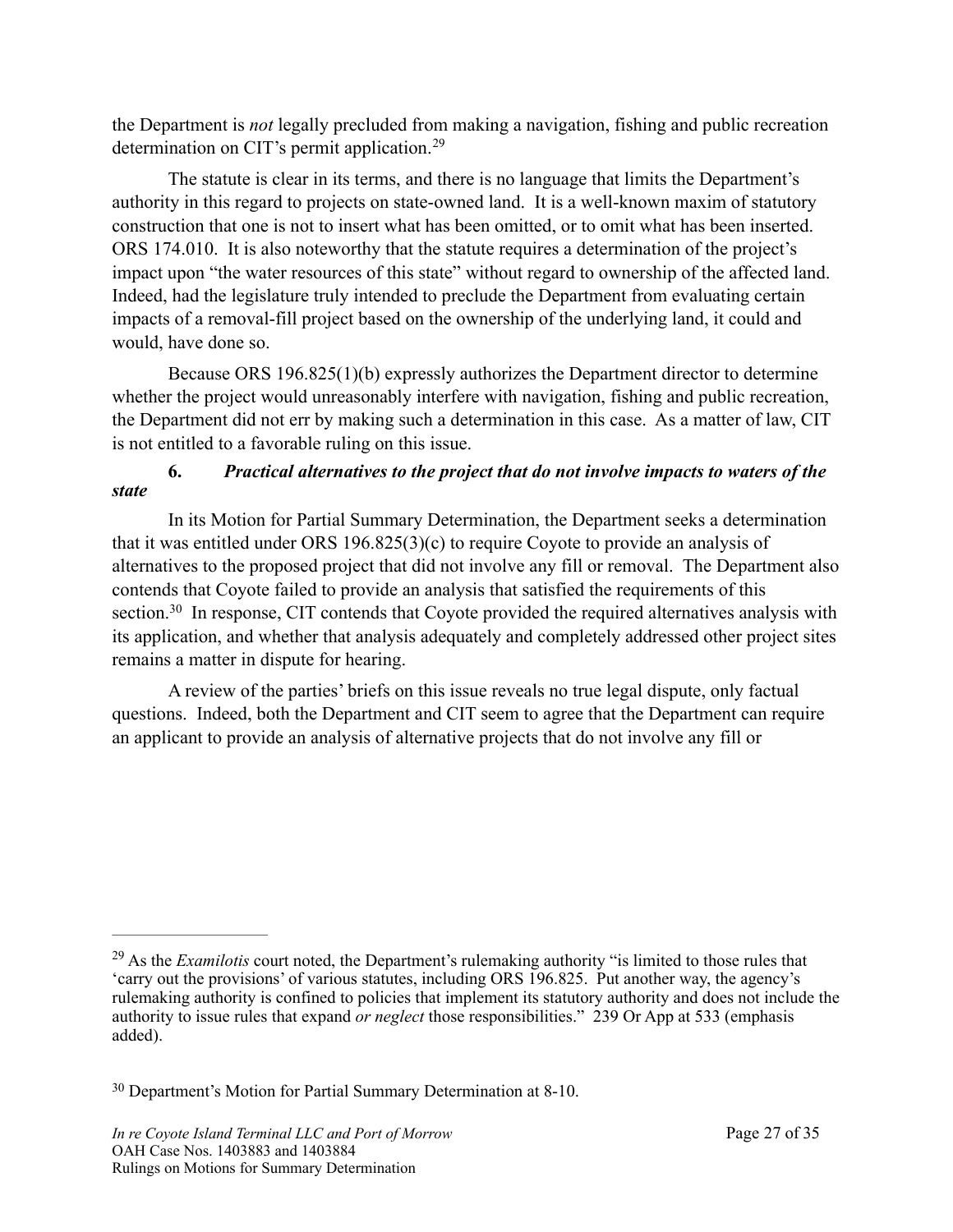<span id="page-27-1"></span>removal[.](#page-27-0)<sup>[31](#page-27-0)</sup> Similarly, both the Department and CIT agree that it remains a matter for hearing whether Coyote's alternatives analysis adequately examined the practicality of alternative project sites that would not involve any fill or removal. However, in light of the way the Department has framed the issue in its motion, the Department is entitled to a ruling it its favor on the statutory standard: Based on the plain language of ORS 196.825(3)(c), the Department has the authority to require an applicant to provide an analysis of alternatives to the proposed project that do not involve any fill or removal.

### **7.** *Practical mitigation to reduce the adverse effects of the proposed fill or removal*

 Lastly, in the Joint Motion, CIT challenges the Department's finding that it did not provide all practicable mitigation to reduce adverse effects of the proposed fill or removal in the manner set forth in ORS 196.800. Specifically, CIT seeks a determination that Coyote's 2013 Compensatory Non-Wetland Mitigation (CNWM) Functions and Values Assessment and

(o) An analysis of alternatives to derive the practicable alternative that has the least reasonably expected adverse impacts on waters of this state. The alternatives analysis must provide the Department all the underlying information to support its considerations enumerated in OAR 141-085-0565, such as:

(A) *A description of alternative project sites and designs that would avoid impacts to waters of this state altogether, with an explanation of why each alternative is, or is not practicable, in light of the project purpose and need for the fill or removal*;

(B) A description of alternative project sites and designs that would minimize adverse impacts to waters of this state with an explanation of why each alternative is, or is not practicable, in light of the project purpose and need;

(C) A description of methods to repair, rehabilitate or restore the impact area to rectify the adverse impacts; and

(D) A description of methods to further reduce or eliminate the impacts over time through monitoring and implementation of corrective measures.

(Emphasis added.)

*In re Coyote Island Terminal LLC and Port of Morrow* Page 28 of 35 OAH Case Nos. 1403883 and 1403884 Rulings on Motions for Summary Determination

<span id="page-27-0"></span><sup>&</sup>lt;sup>[31](#page-27-1)</sup> OAR 141-085-0550(5) sets out the application requirements for a fill or removal permit, including the following requirement for an alternatives analysis: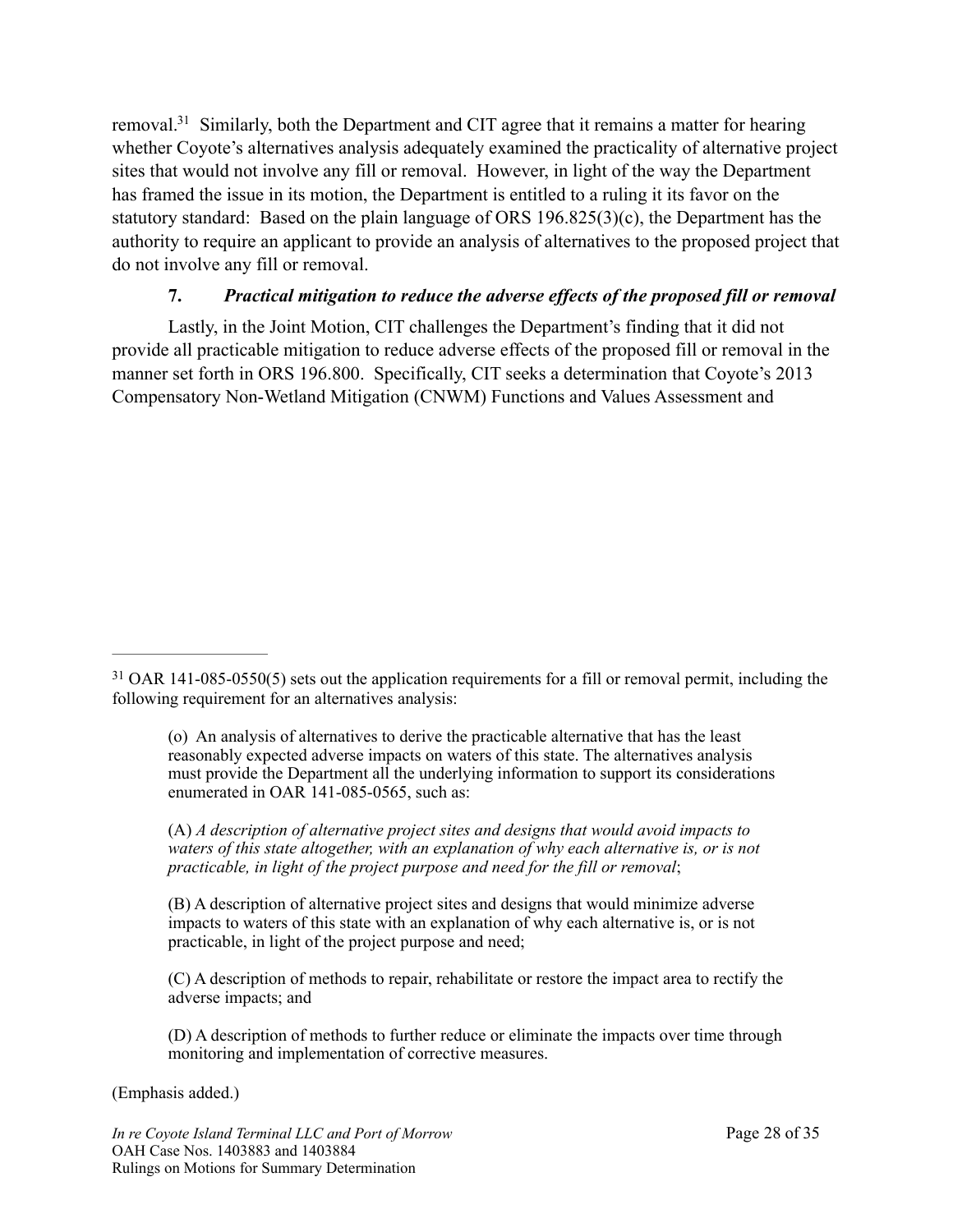<span id="page-28-1"></span>MitigationPlan satisfied the requirements of OAR 141-085-0765,  $32$  and the Department erred by not accepting this mitigation plan. Additionally, with regard to the August 2014 Fishing Mitigation Plan, CIT seeks a determination that Coyote identified all practicable mitigation measures and was not required to select a particular plan or propose specific measures until after the Department determined the extent of unavoidable impacts to waters of the state. CIT argues that the Department acted in contravention of OAR 196.825(3)(i) and OAR 141-085-0765 by

<span id="page-28-0"></span><sup>[32](#page-28-1)</sup> OAR 141-085-0765 addresses compensatory non-wetland mitigation and provides as follows:

(1) Compensatory Non-Wetland Mitigation (CNWM) for Waters Other Than Wetlands or Tidal Waters. The Department will also require CNWM for unavoidable impacts to waters of this state for waters other than wetlands or tidal waters. Such conditions may impose obligations on the permit holder beyond the expiration of the authorization.

(2) Scope of CNWM. CNWM will be commensurate with removal-fill impacts and may include, but is not limited to:

(a) Offsite or onsite enhancement, creation, restoration and preservation of water resources of this state such as rivers, intermittent and perennial streams, lakes, ponds and springs; and

(b) Offsite and onsite improvements to enhance navigation, fishing and public recreation uses of waters of this state.

(3) CNWM Functional Assessment. When no other Department-approved functional assessment method is available, best professional judgment may be used to assess waterway functions and values. A written discussion of the basis of the conclusions must be provided. The written discussion must provide a detailed rationale based upon direct measurement or observation of the indicators for the following functions and values:

(a) Hydrologic;

(b) Geomorphic;

(c) Biological; and (d) Chemical and nutrient.

(4) CNWM Approval Standard. In order for the Department to approve compensatory mitigation for impacts to waters of this state other than wetlands or tidal waters, the applicant must demonstrate in writing, using a method approved by the Department, that the compensatory mitigation plan will replace or provide comparable substitute water resources of this state.

(5) CNWM Conditions of Approval. The Department may require that the CNWM include:

(a) Defined performance standards;

(b) Site monitoring and reporting using a method approved by the Department;

(c) Administrative protection of the CNWM site; and

(d) Financial security.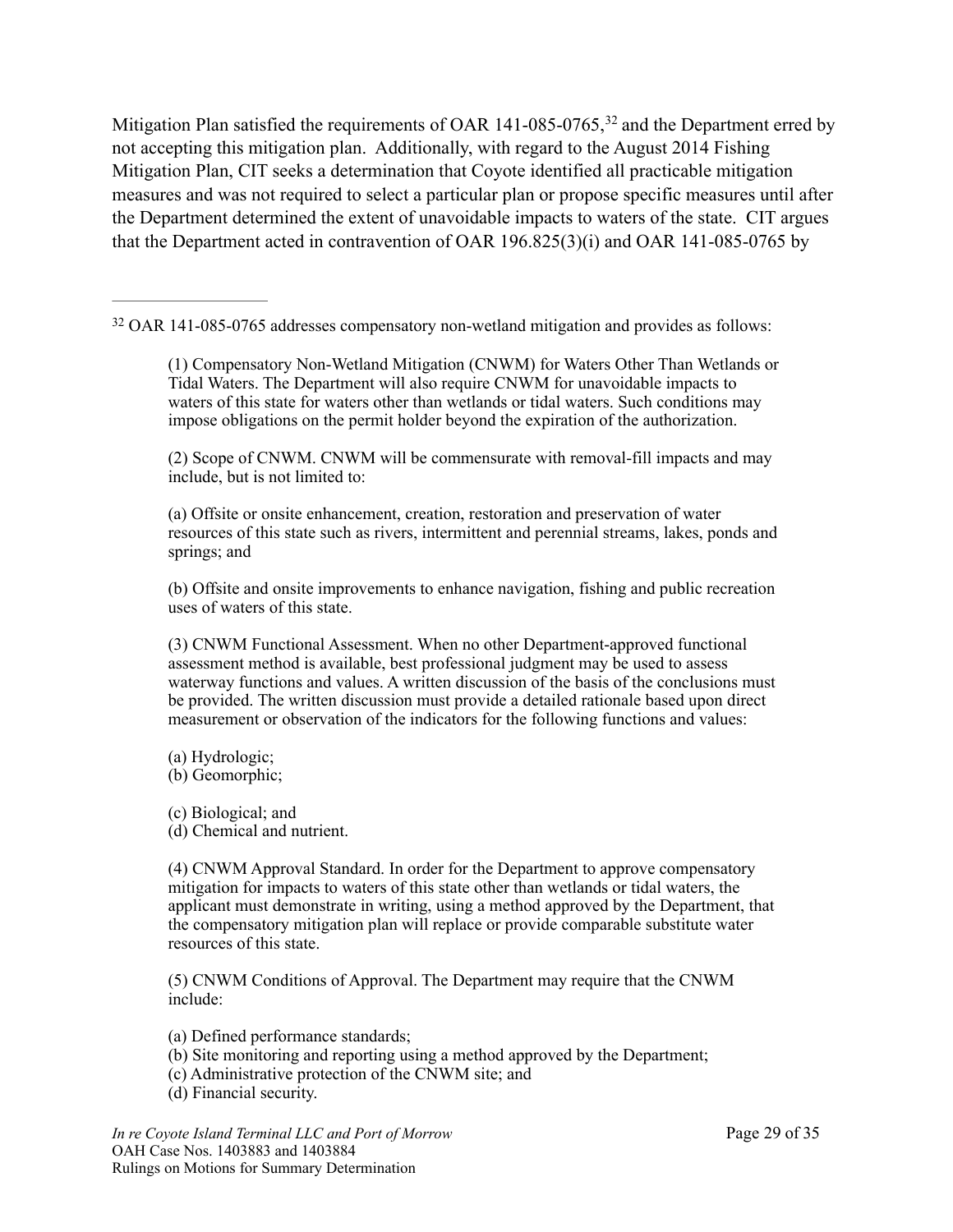rejecting the proposed mitigation measures without first determining impacts to fishing and evaluating what commensurate mitigation would be necessary.<sup>33</sup>

<span id="page-29-2"></span> The Department, in response, asserts that it reviewed and accepted Coyote's 2013 CNWM plan, which addressed enhancing streamside vegetation, as adequate for its limited purposes, although the streamside mitigation plan described only some of the mitigation that would be necessary for the proposed fill. As for Coyote's Fishing Mitigation Plan, the Department contends that it reviewed the potential mitigation options listed by Coyote, but did not accept Coyote's attempt at mitigating fishing impacts because Coyote did not propose a firm plan to perform specific measures. The Department also asserts that it is a factual, and not legal, question whether the Department adequately considered the fishery mitigation information submitted by Coyote and whether Coyote's fishing mitigation measures support issuance of a permit.

 Coyote and the Port nevertheless argue that they are entitled to summary determination because, by law, the Department had an obligation to determine the extent of unavoidable impacts to fishing, and advise Coyote of the impacts and the mitigation necessary to address them before it could determine whether Coyote provided all practicable mitigation to reduce the adverse effects of the proposed fill or removal for purposes of ORS 196.825(3)(i). For the reasons that follow, I find otherwise. CIT is not, therefore, entitled to a favorable ruling on this issue as a matter of law.

 First, I agree with the Department that the extent to which the Department evaluated Coyote's Fishing Mitigation Plan and the adequacy of Coyote's proposed mitigation measures present factual questions that preclude summary determination.

<span id="page-29-3"></span> Second, on the legal question, I disagree with CIT's reading of OAR 141-085-0765. CIT inserts into the law a requirement that is not there. Simply stated, nothing in the rule or the permitapplication review process in general<sup>[34](#page-29-1)</sup> requires the Department to identify unavoidable impacts to waters of this state arising from a proposed removal fill activity, notify an applicant of those impacts, and engage in a back and forth with the applicant to develop a compensatory mitigation plan commensurate with the identified impacts before deciding whether to issue an individual removal-fill permit.

 As discussed previously, an alternatives analysis is a required element of every permit application. OAR 141-085-0550(5)(o). That analysis often includes description of methods to repair or restore adverse impacts of the proposed fill or removal project. OAR 141-085-0550(5) (o)(C) and (D). In some circumstances, such as this case, a complete compensatory mitigation

<span id="page-29-0"></span> $33$  CIT's Motion at 22-27.

<span id="page-29-1"></span><sup>&</sup>lt;sup>[34](#page-29-3)</sup> The Department's process for reviewing and determining individual permit applications is set out in OAR 141-085-0555 (Individual Removal-Fill Permit Application Review Process), OAR 141-085-0560 (Public Review Process for Individual Removal-Fill Permit Applications), and OAR 141-085-0565 (Department Determinations and Considerations in Evaluating Individual Permit Applications).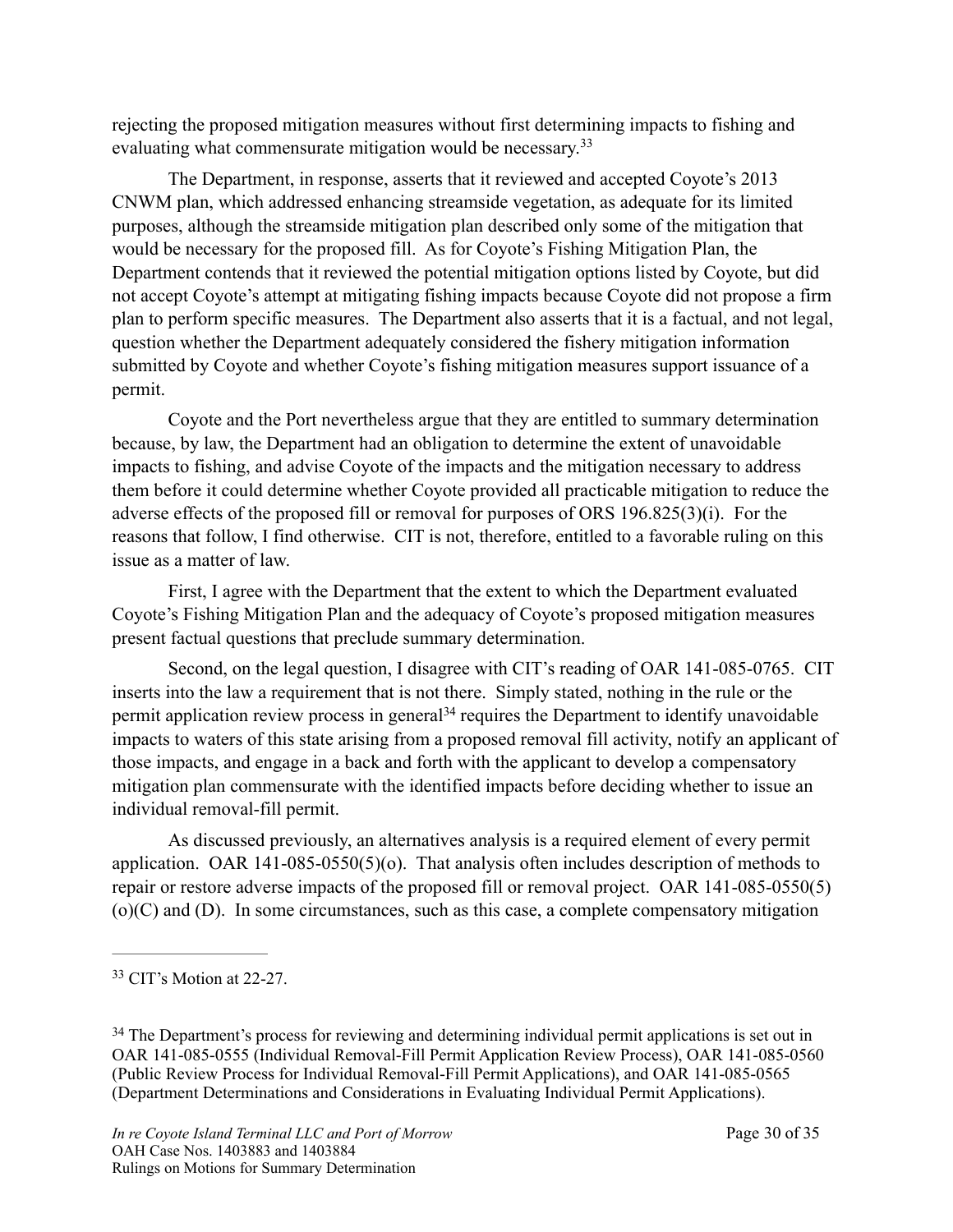plan may be a required element[.](#page-30-0) OAR 141-085-0550(p).<sup>[35](#page-30-0)</sup> In addition, OAR 141-085-0565(5) makes it clear that it is the individual project applicant who bears the burden of establishing entitlement to a removal-fill permit:

<span id="page-30-2"></span>The Department will issue a permit only upon the Department's determination that a fill or removal project is consistent with the protection, conservation and best use of the water resources of this state and would not unreasonably interfere with the preservation of the use of the waters of this state for navigation, fishing and public recreation. The Department will analyze a proposed project using the criteria set forth in the determinations and considerations in Sections (3) and (4) above (OAR 141-085-0565). *The applicant bears the burden of providing the Department with all information necessary to make this determination*.

### (Emphasis added.)

 CIT's interpretation of the Department's application review process and the Department's obligations under ORS 196.825(3)(i) (and, in particular, CIT's contention that the Department must ensure that an applicant understand the scope of the impact before the applicant is judged on whether the proffered mitigation plan is sufficient<sup>36</sup>[\)](#page-30-1), is at odds with the rules discussed above. It is the applicant who bears the burden of providing the Department with all information necessary for the Department to make its determination. The Department has no statutory or regulatory obligation to assist an applicant in providing all practicable mitigation. Even if the Department has a practice of working with applicants to inform the applicant's alternatives analysis and compensatory mitigation plans, that does not create a legal obligation for the Department to do so. Accordingly, CIT's contention that, as a matter of law, the Department erred in finding that Coyote did not provide all practicable mitigation is rejected.

 Finally, even assuming the Department erred by summarily rejecting the Fishing Mitigation Plan that, in and of itself, is not enough to establish Coyote's entitlement to a permit as a matter of law.

## <span id="page-30-3"></span>**RULINGS**

 1. Columbia Riverkeeper's May 6, 2016 Motion for Partial Summary Determination on Commerce Clause Claims is GRANTED.

 2. Coyote Island Terminal, LLC and the Port of Morrow's May 6, 2016 Joint Motion for Summary Determination is DENIED.

<span id="page-30-1"></span><span id="page-30-0"></span> $35$  OAR 141-085-0550(5)(p) provides: "If applicable, a complete compensatory mitigation plan that meets the requirements listed in OAR 141-085-0680 through 141-085-0715 and 141-085-0765 to compensate for unavoidable permanent impacts to waters of this state and a complete rehabilitation plan if unavoidable temporary impacts to waters of this state are proposed."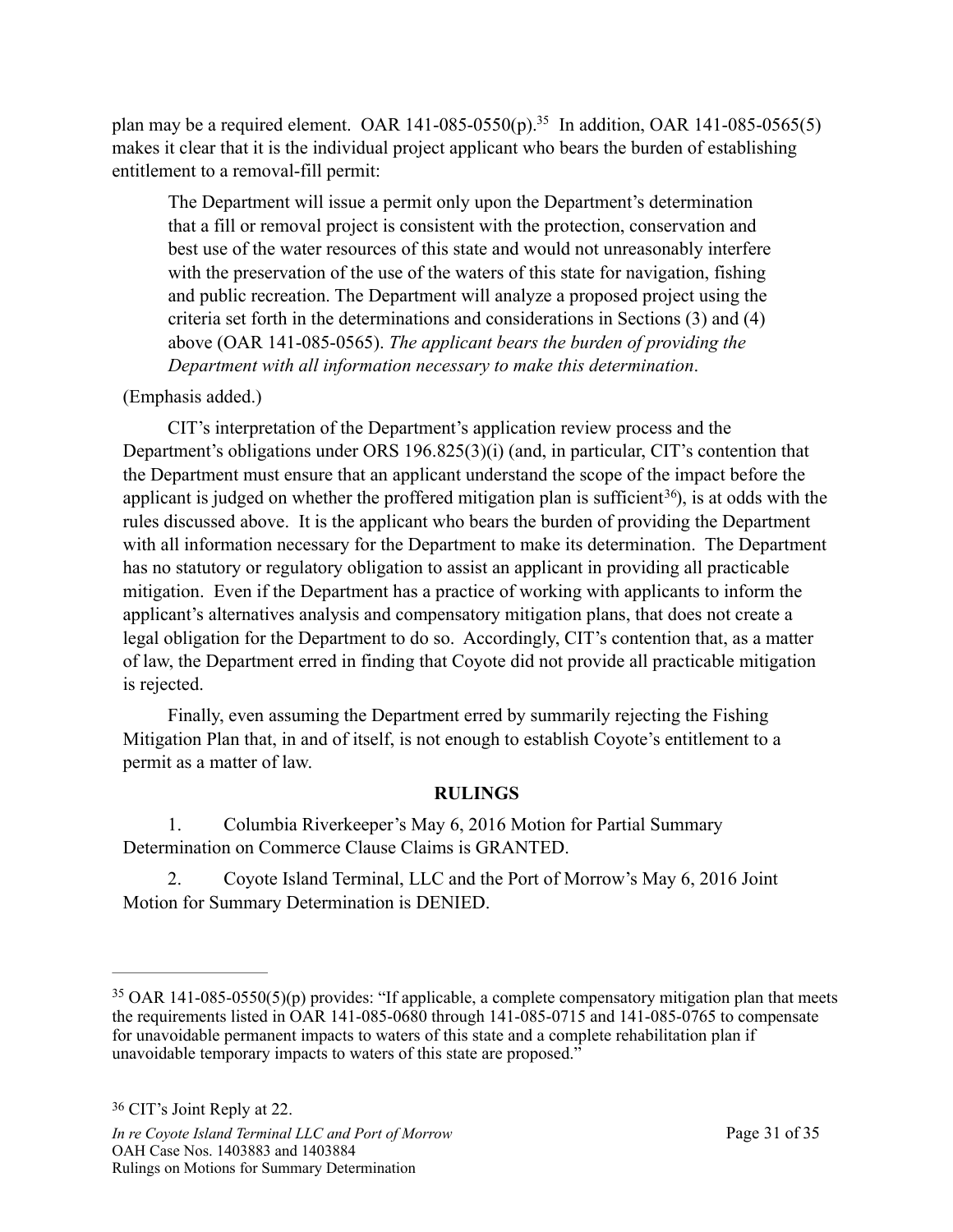3. The Department's May 6, 2016 Motion for Partial Summary Determination is GRANTED.

 4. The State of Montana's May 6, 2016 Motion for Summary Determination is DENIED.

 5. The State of Wyoming's May 6, 2016 Motion for Summary Determination is DENIED.

Alison Greene Webster

Senior Administrative Law Judge Office of Administrative Hearings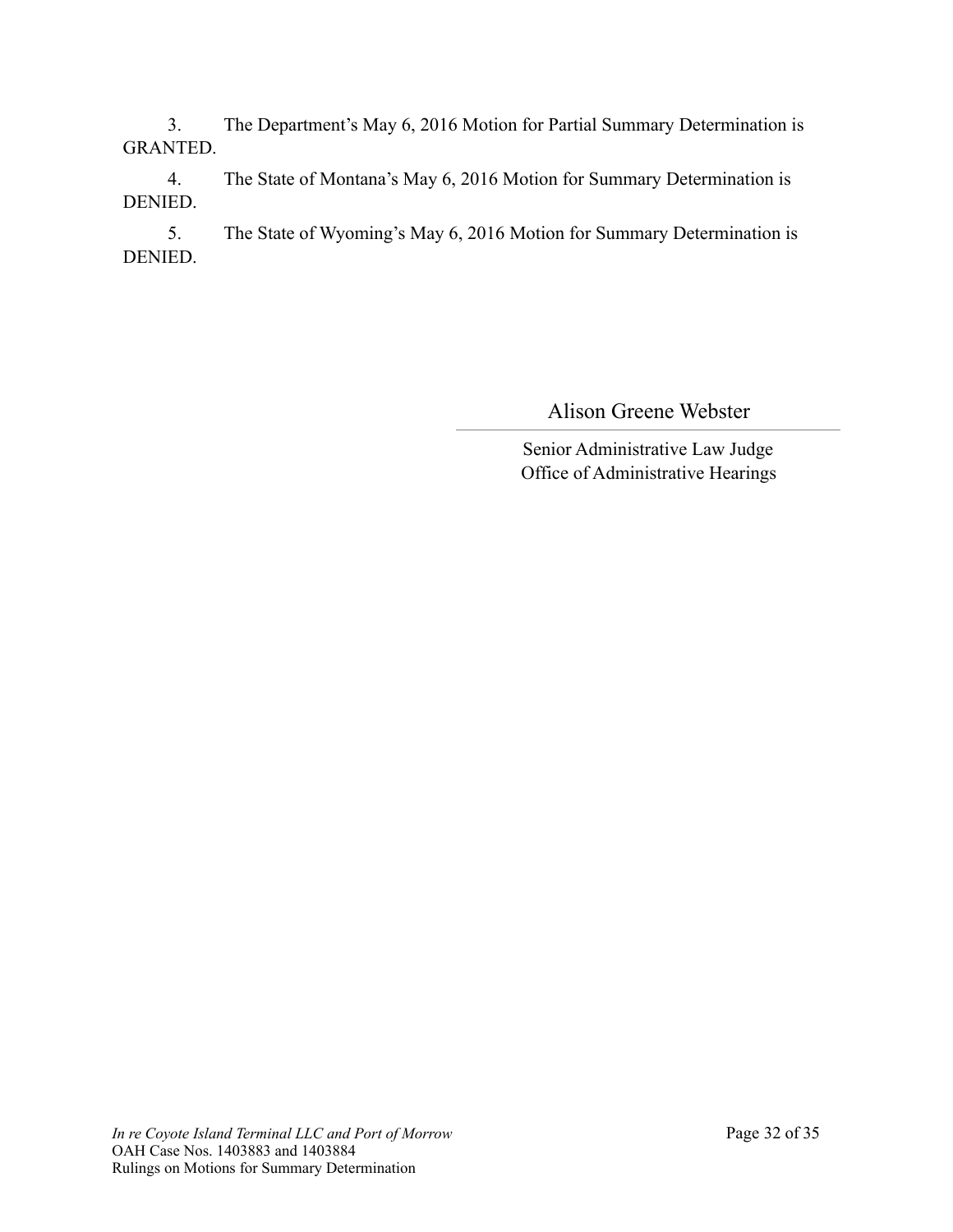## **CERTIFICATE OF MAILING**

#### On August 11, 2016**,** I mailed the foregoing RULINGS ON MOTIONS FOR SUMMARY DETERMINATION in OAH Case No. 1403883 and 1403884**.**

#### By: First Class Mail

#### *Coyote Island*

*Port of Morrow*

Elizabeth Howard Jay T. Waldron Schwabe, Williamson & Wyatt, Pc 1211 SW 5th Ave, Suite 1900 Portland, OR 97204

*Columbia River Keeper*

Kristen Boyles Jan Hasselman Chris Hendrickson **Earthjustice** 705 Second Ave Suite 203 Seattle, WA 98104-1711

Christopher Winter Crag Law Center 971 W Oak, Suite 417 Portland, OR 97205

Samuel Tucker Attorney at Law Monahan, Grove & Tucker 105 N Main St Milton-Freewater OR 97862

*State Of Montana*

Alan Joscelyn Timothy Charles Fox Office Of The Attorney General PO Box 201401 Helena, MT 59620-1401

James Mountain Jr. C. Robert Steringer Brett Applegate Harrang Long Gary Rudnick PC 1001 SW 5th Ave 16th Flr Portland, OR 97204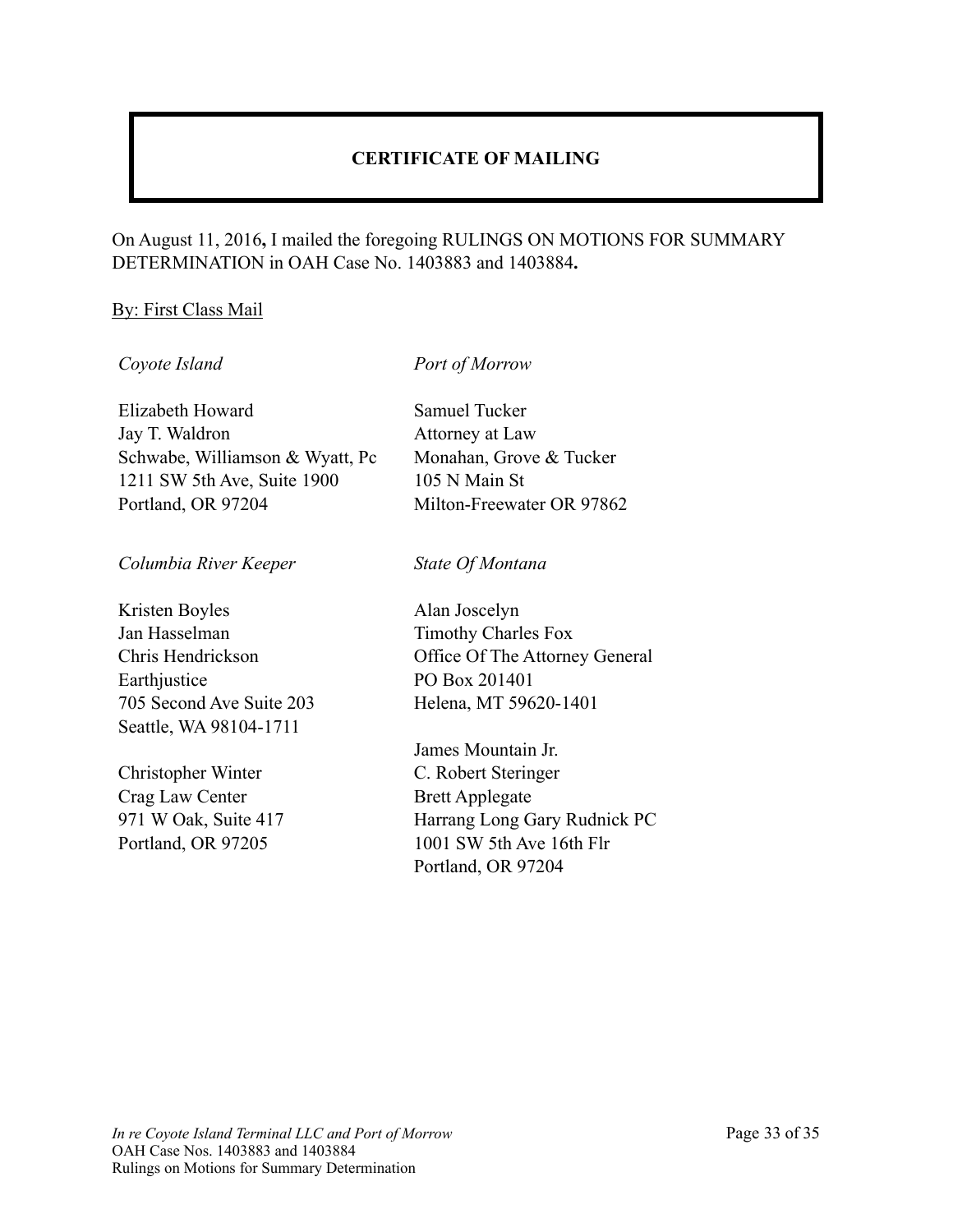*State Of Wyoming*

*Confederate Tribes Of Umatilla Indian Reservation*

Michael McGrady Wyoming Attorney General's Office 2320 Capitol Avenue Cheyene, WY 82002

Janet Neuman Tonkon Torp Llp 888 SW 5th Avenue Portland, OR 97204 Brent Hall Office Of Legal Counsel 46411 Timine Way Pendleton, OR 97801